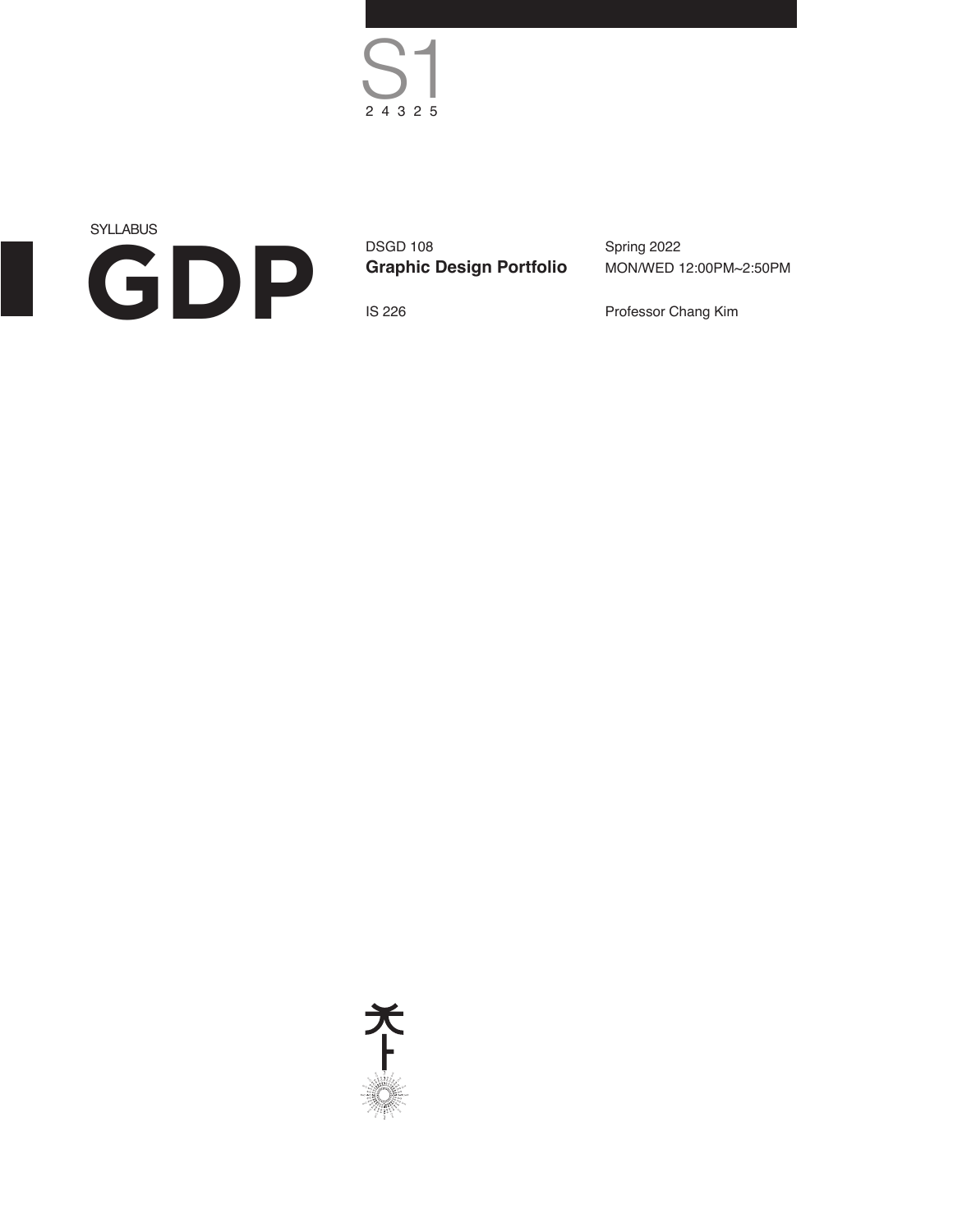Spring 2022 MON/WED 12:00PM~2:50PM Professor Chang Kim

Chang Kim Professor Graphic Design

Department of Design San Jose State University 229 Art Building 408.924.4382 chang.kim@sjsu.edu

Office Hours: (Zoom meeting by appointment only) Mondays and Wednesdays 3:00PM~4:00PM

https://sjsu.zoom.us/j/82757975540?pwd =M3JNcFVYbjkzYVdXbWNTOTBQeXc1 dz09 Password: 111883

You are responsible for regularly checking with the messaging system through email and Google Drive class folder (or other communication system as indicated by the instructor.)

# **DSGD 150 Degree Project: Senior Studio**

### **Course Description**

This in-depth studies course focuses on research concerning current issues in visual communication, information, and graphic design fields. This course is for procuring the undergraduate degree in BFA Graphic Design degree where the stu- dent will develop an individual design approach, process, and methodology for the application of graphic design solutions as the thesis project that will fulfill the criteria expected for graduation.

# **Prerequisites**

Acceptance to the BFA Graphic Design; Pass BFA Portfolio Reviews. This course is three-semester units and graded

# **Faculty Web Page and Messaging System**

Copies of the course materials such as the syllabus, major assignment handouts, etc. may be found on my faculty web page at http://www.sjsu.edu/design/design\_programs/ graphic\_design\_program/gd\_faculty/chang\_kim/ or via email communication. You are responsible for regularly checking with my email notification, Google Drive class folder, and other messaging system that are given.

Important Notice: This class uses only Google Drive clas folder (Not using Canvas) as the one designated storage for providing all the course related reference data and homework. You will be getting the permission to access below class folder before the first day of the instruction. https://drive.google.com/drive/folders/1dPGbz4Xbh0uAiiCk5UJJGYzpZqt1- B1W?usp=sharing

# **Course Goals**

The goal of the BFA thesis project is to focus, clarify, and communicate what is important to you. This is an opportunity to use and expand your critical making skills toward a project with a topic, scope and outcome that you define. Our goal is for this experience to develop your authentic voice as a designer, rigor in research and making, deeper reflexivity (about yourself, the topic, and the discipline), and greater critical insight.

### **Course Learning Outcomes (CLO)**

Upon successful completion of this course, students will be able to:

- LO 1 express your creativity and explore personal interests through your work; develop an authentic voice as a designer;
- LO 2 produce coherent, compelling visual communication; use design as a vehicle for enhanced meaning + expression;
- LO 3 conduct rigorous research;
- LO 4 develop a method and process for working; make steady progress while allowing for risk, diversion, expansion;
- LO 5 commit ideas to form with a high level of craft and care;
- LO 6 reflect critically on your work and the work of others;
- LO 7 develop a deeper understanding of the role of the designer in society;
- LO 8 present your work to an audience in a confident and convincing manner.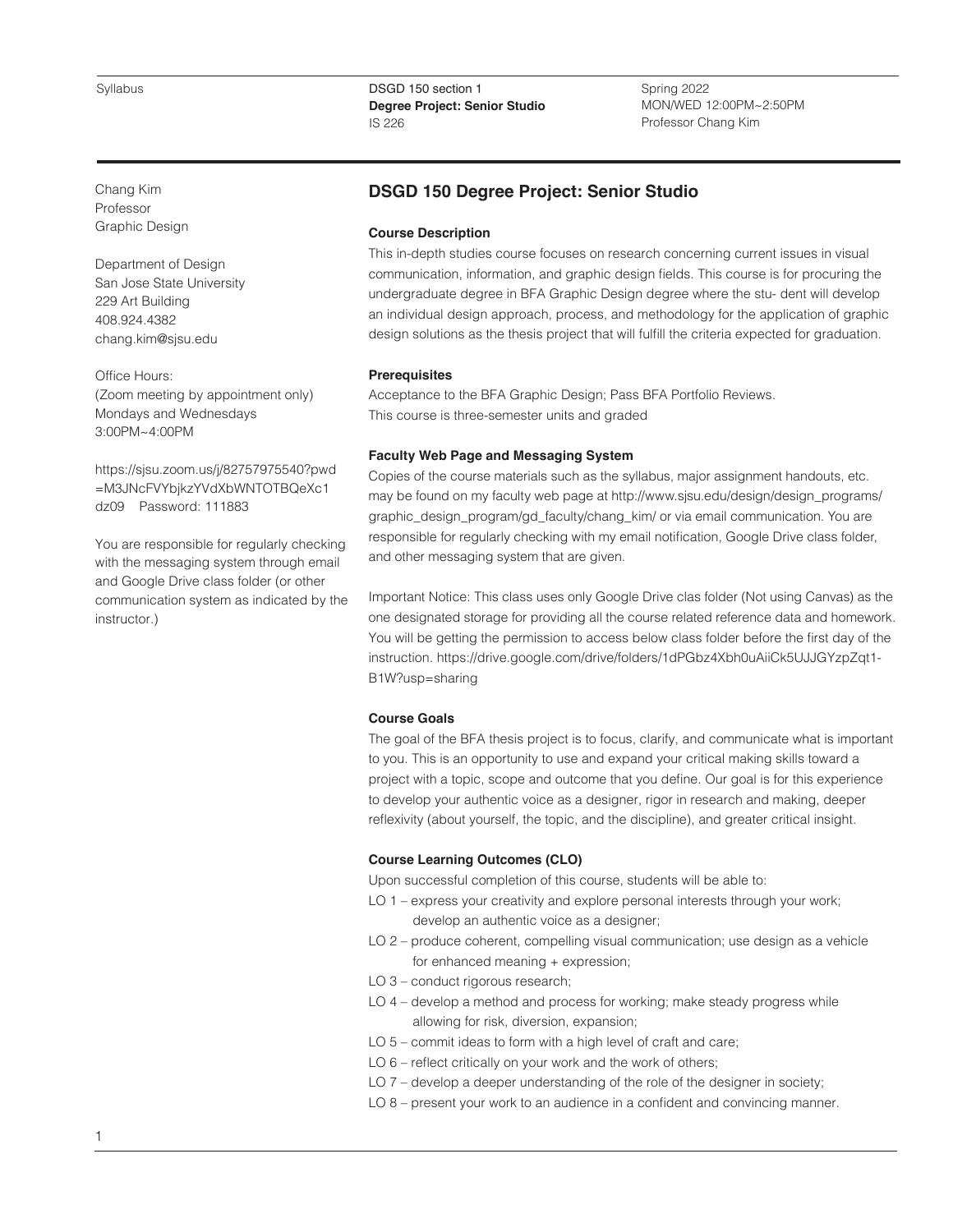Spring 2022 MON/WED 12:00PM~2:50PM Professor Chang Kim

#### **The Thesis Project**

The BFA Graphic Design thesis project is conceived as a loose framework within which each student's visual methods are deployed across many diverse projects during his or her study at SJSU. The thesis can be experimental, entrepreneurial, or practical. It can be executed in any medium, including print, video, animation, writing/publishing, web, or installation.

While every thesis project is unique, there are several common features: a focus on methodology, the application of a visual method to studio work, and the organization of the work in a thoughtfully argued written document known as the "Thesis Process Book."

At your earliest convenience, and sooner than later, a self-appointed three member thesis review committee (including myself) must be established. Committee members can consist SJSU faculty or other visual communication educators or professionals from the community at large. You are responsible for scheduling individual sessions with thesis review committee members through the semester; please note your committee members should be available for your end of the semester public presentation – In addition two to three "mid-semester" thesis reviews will be conducted by SJSU faculty, day and time TBD.

#### **Projects are defined in phases**

Phase 1: Discovery and Analysis Research

 Content gathering, project definition, strategy, and recommendations Phase 2: Concept Development and Design

 Sketching, content integration, exploration, refinement, and system development Phase 3: Implementation and Documentation

Production, consensus building, and education

#### **Course Structure**

Participants in this hands-on studio course will confront specific design problems, work both individually and in teams. Group discussions and critiques are balanced with individual meetings with faculty and visit with guest critics. Participation in discussion and critique is vital to their success in this class.

#### **Course Requirements and Assignments**

This course will include lectures, group discussions, presentations, and class time allotted for creative work. Participation in discussions, work sessions, and critiques is vital to the success of this class. The course is comprised of two major projects. The objectives and parameters of each project will be described in detail during class. It will be your responsibility to take notes and ask questions until you fully understand the assignment. In addition to the major assignments, several small exercises will also be assigned. These include in-class exercises, readings, and other activities.

This is a three-hour class. We will often take one scheduled 20-minute break halfway through the class period. You are expected to arrive on time and prepared to work for the entire class period. Although in-class work sessions are an integral component of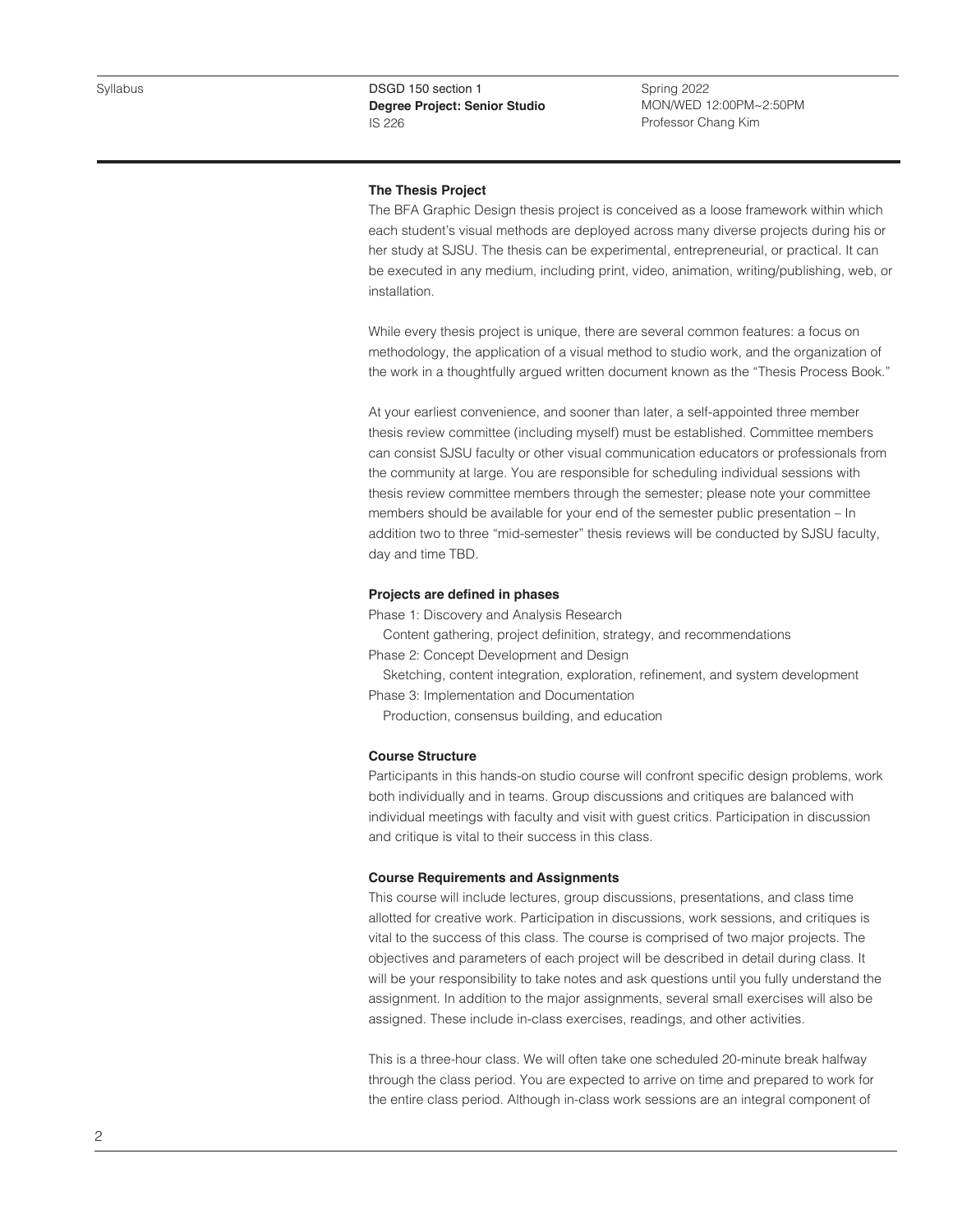Spring 2022 MON/WED 12:00PM~2:50PM Professor Chang Kim

this course, outside work on assignments will be necessary to meet project deadlines. Significant progress is expected between classes. You are responsible for coming to class with the completed assignment and all necessary tools and materials for continuing work on the assignment.

Projects are due at the beginning of each class, which means that your work must be displayed and ready for critique at that time. This may require that you arrive at class in advance so that you are on time. If you are more than 15 minutes late for class, you will be counted as tardy, and it is possible that we may not critique your work.

# **Recommended Reference Books/Readings**

- How to Be a Graphic Designer without Losing Your Soul (Any Edition) Adrian Shaughnessy ISBN-10: 1568989830
- How to Find Fulfilling Work
	- Roman Krznaric ISBN-10: 1447202287
- The Accidental Creative: How to Be Brilliant at a Moment's Notice Todd Henry ISBN-10: 1591846242
- I Used to Be a Design Student Frank Philippin and Billy Kiosoglou; Laurence King Publishing; 2013 ISBN-10: 185669898X
- Talent Is Not Enough: Business Secrets for Designers Shel Perkins; New Riders; 2006 ISBN 0321278798
- How to Be a Graphic Designer Without Losing Your Soul Adrian Shaughnessy; Princeton Architectural Press; 2005 ISBN 1568985592

### Graphic Design:

- The Visible World / Herbert Spencer / 1968 / Royal College of Art, Visual
- Communication books Hastings House, Publishers.
- Design Careers / Steven Heller
- The graphic design portfolio / Paula Scher
- Graphic design presentation / Margrand / Van Nostrand Reinhold / 1986

#### Resources

- http://www.aiga.org/guide-careerguide/ http://designjobs.aiga.org
- AIGA Professional Practices in Graphic Design, online resources
- Obey the Giant: life in the image world.
- Designing Pornotopia: travels in visual culture, both by Rick Poyner
- The Universal Traveler: a soft-systems guide to creativity, problem-solving and the process of reaching goals, by Don Koberg and Jim Bagnall

Other reading assignments will be announced in class.

### **Recommended bookstore**

William Stout, Architectural Books 804 Montgomery Street, San Francisco (415) 391 6757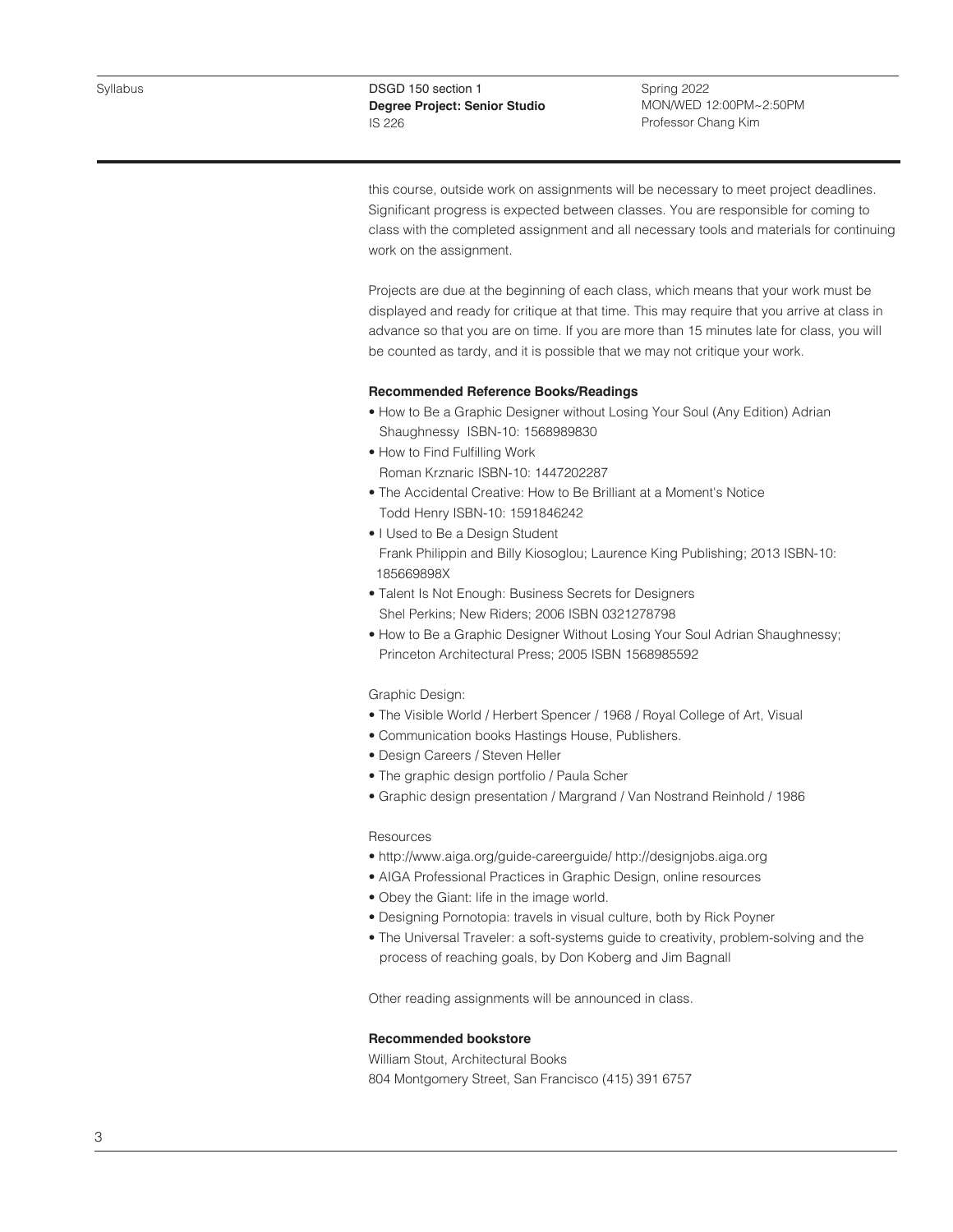Spring 2022 MON/WED 12:00PM~2:50PM Professor Chang Kim

# **Library Resources (liaison)**

The San Jose State University Library supports student access to information with inperson reference at the King Library Reference Desk and specialized support for Design online at http://libguides.sjsu.edu/design/GraphicDesign. If you need access to a book, chapter, journal article, catalog, performance, video installation, primary source, art reproduction, please email to Aliza Elkin at aliza.elkin@sjsu.edu or call 408-808-2043. You may also use my library profile to schedule in-person and telephone appointments. She can often be found in the Administration offices on the 4th floor of the King Library.

#### **Canvas - New Library Tools**

There are two new library tools that let you quickly and easily embed library subject guides directly into your Canvas course. Video and PDF instructions are included below.

• Library Subject Guides

This option allows you choose from any library subject guide and embed it in a module. You can select an entire guide, just a page, or only a single box. When students click on the link, the resource will open within Canvas. Here is how to do it: PDF: https://libguides.sjsu.edu/ld.php?content\_id=38150038

Video: https://youtu.be/jW298-oVWxc

#### • Your Research Resources

This option adds a link to your course's left-hand navigation called Your Research Resources. On this page, students will find links to pre-selected guides that are best for your subject area as well as widgets that allow them to book a study room, check library hours, and access the library's chat service and FAQs. When students click on a guide, it will open within Canvas. Here are the directions:

PDF: https://libguides.sjsu.edu/ld.php?content\_id=38150093 Video: https://youtu.be/YURf9tg6Xt8

If you have questions about the new Canvas tools, please contact me at aliza.elkin@sjsu. edu or Ann Agee at ann.agee@sjsu.edu or 408-808-2033.

### **Computer/Software Requirements:**

- Laptop computer with Adobe Creative Cloud (Photoshop, Illustrator, InDesign, and After Effect installed)
- Adobe Typekit "Portfolio Collection" (included with Creative Cloud subscription). (Link to SJSU eCampus website for information about subscribing: http://www.sjsu. edu/ecampus/teaching-tools/adobe/index.html)
- Reliable data backup (See 'A Note About Backups')
- WIFI Access (Link to SJSU IT: http://its.sjsu.edu/services/sjsuone/)
- Flash drive or external hard drive (Link to Wirecutter article The Best Portable Hard Drive for 2019: https://thewirecutter.com/reviews/best-portable-hard-drive/ )

### **Equipment:**

- Reliable access to a high quality digital camera and tripod
- Reliable access to a scanner
- Reliable access to laser & inkjet printers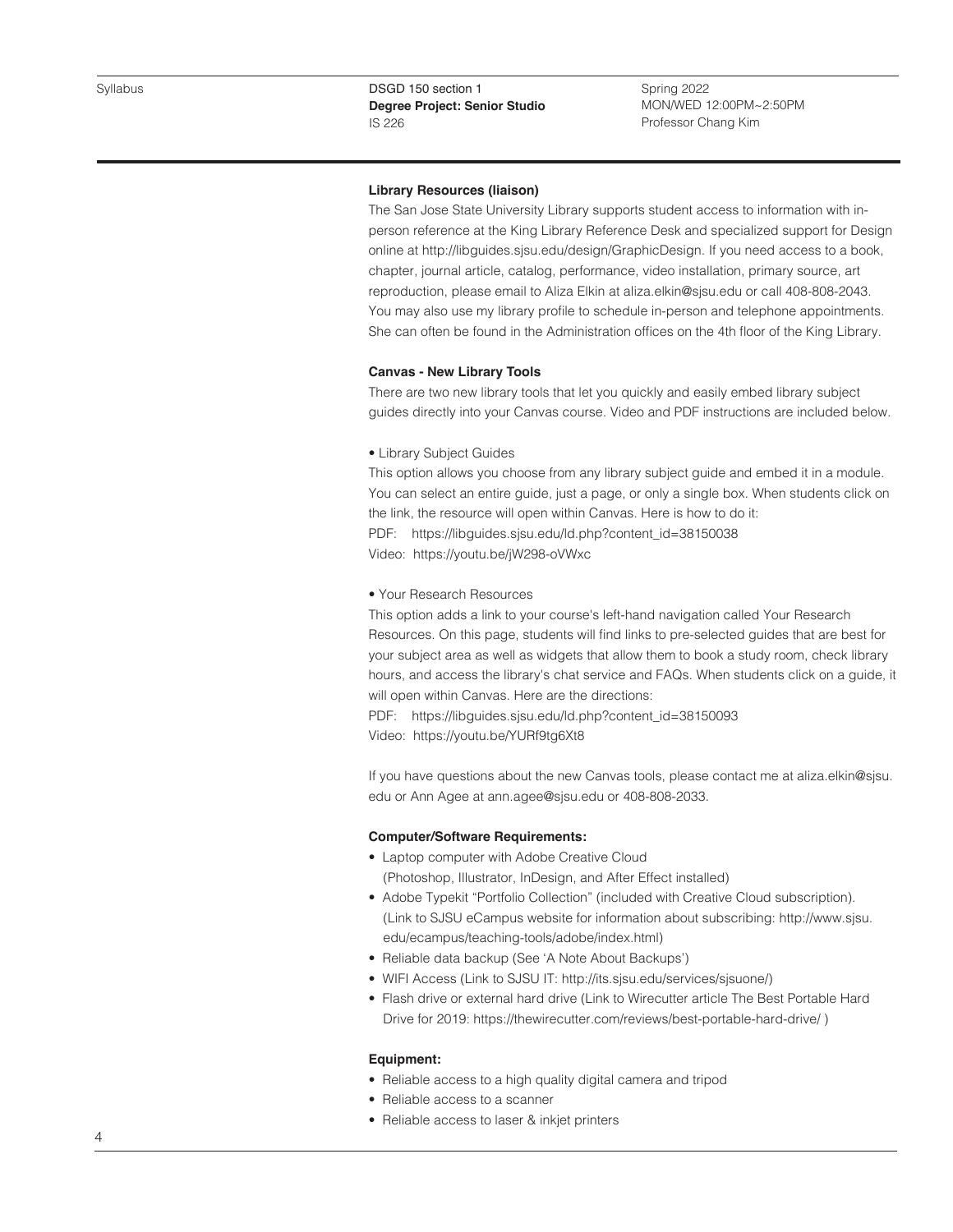Spring 2022 MON/WED 12:00PM~2:50PM Professor Chang Kim

### **Material Requirements**

- Wireless laptop computer with software (Adobe Creative Suite)
- Appropriate type fonts
- Always have your working digital files, and research reference materials
- Reliable data backup (Portable HD drive and other cloud based backup system)
- Wireless network access: www.sjsu.edu/sjsuone/
- Drawing implements and papers as in project description
- Pencil, kneaded eraser, ruler
- Black, gray, and color markers, extra fine to wide
- 9x12 marker pads and tracing pads
- Clear push pins
- Metal non-slip cutting rule (Schaedler precision rules also recommended)
- X-acto knife and #11 blades in dispenser/disposal unit
- Portable cutting surface (required for cutting in classrooms)
- Graphic arts adhesive (no spraying allowed in building)

# **Expenses:**

The estimated cost for semester supplies/materials will vary according to the individual depending on your topic of the design). There is no course fee for this course. All BFA students who registered this course are allowed to access free of charge software licensing, printing consumables, and related infrastructure through BFA printing lab. However, due to the pandemic caused by COVID-19 Omicron recently, all campus course-related facilities are closed until Feb 13th, 2022. Thus, we could not access the GD print lab at this moment. However, you will be permitted to access printing lab as soon as the class mode resume back to "in-person mode" and the assignment will be required printing on papers as the final outcome to submit.

# **Course printing allowance:**

The estimated cost for semester supplies/materials will vary according to the individua's project. Typically there is no course fee for this course. All BFA Graphic Design major students who registered this course are allowed to access free of charge software licensing, printing consumables, and related infrastructure through BFA print lab.

Students may access the graphic design program's in-house printing facility during the class session's open lab hours, all users must respect print lab policy's, as well as wireless printing procedures; the printing allowance includes course related materials only, 500 Black and White (8.5 x 11) or (11 x 17), 50 color (8.5 x 11) or (11 x 17), 3 of 42" by 90" roll paper prints.

However, during the online only class mode sessions, our course-related facilities are not accessible. You may only access our GD BFA print lab during the class in session on the assigned dates only due to the safty control. You will be notified when you can access the print lab and require to submit the printed outcomes.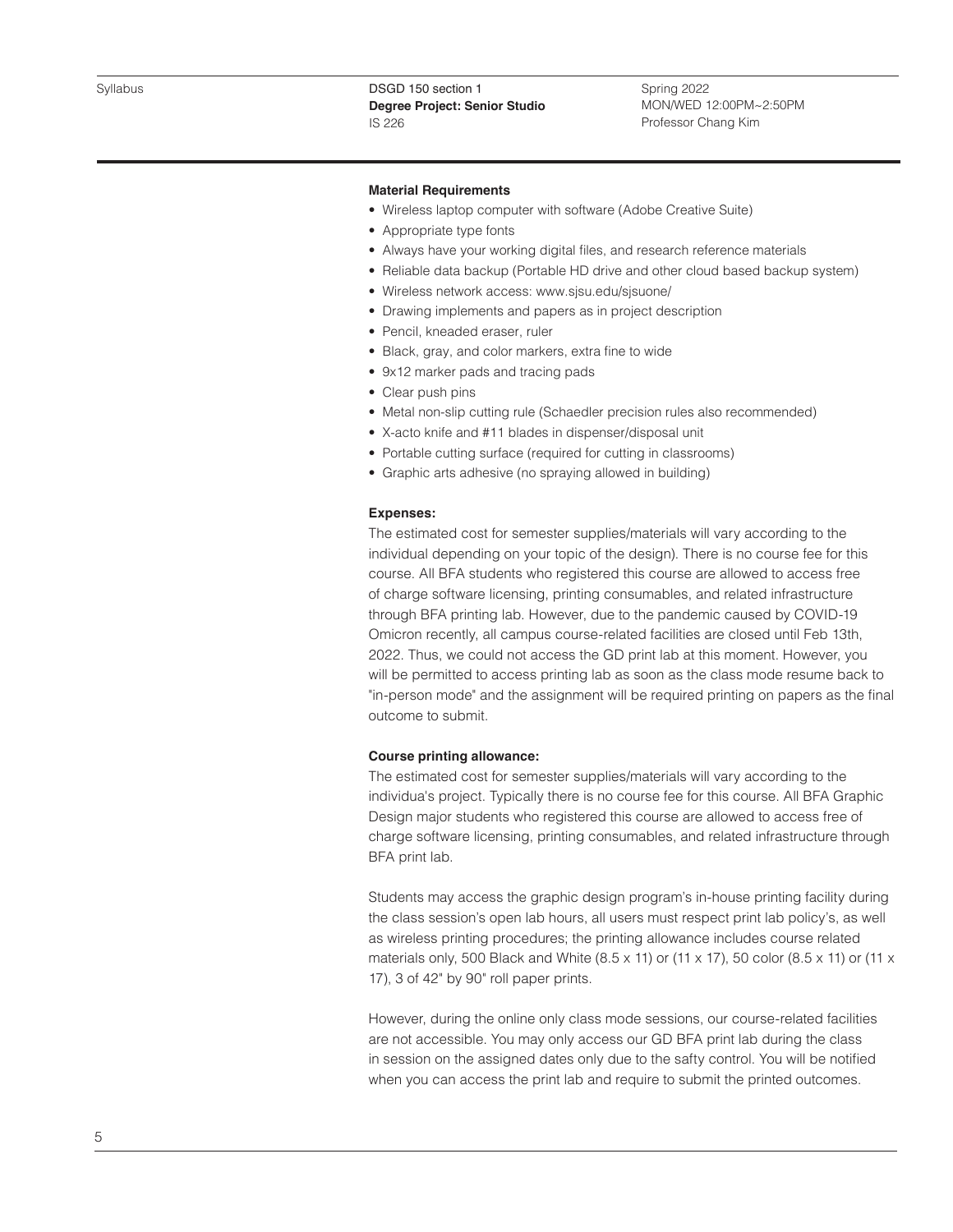Spring 2022 MON/WED 12:00PM~2:50PM Professor Chang Kim

### **Administrative Policies:**

This course is an essential component of your curriculum at SJSU. We have a good amount of work to complete this term, so in order professionally and effectively deliver the curriculum it is necessary to establish some ground rules. Students are expected to read this syllabus thoroughly and to observe all of the regulations laid out.

#### **Course Tool and Faculty Communication**

Given the transition to remote learning for some portion of the sessions through out this Spring semester, I will be using the following platforms to distribute course materials and conduct course activities when we are online class mode. Otherwise, we will meet in A216 classroom and access to the output lab (print lap in Art Building):

• Zoom: Our class meetings will be held via Zoom. Unless otherwise noted, we will meet at our regularly-scheduled class time. This is also where you will communicate with me and your classmates, give and receive feedback about work during the class in session. You also check in with your groups during the breakout session as well. Here is the link for our Zoom call registration in advance for the class meeting:

https://sjsu.zoom.us/j/88221048021?pwd=KzBTOVBiMjlpc2NCVERtb2c5OWZNQT09 Password: 668975

• Google Drive: I will also be posting all of our class materials (including Lectures, Demos, Handouts,) to a folder on Google Drive. This will be our primary means for communication, download lecture reference, and assignment materials, as well as submission of your homework files. You are responsible for regularly checking the notification and agenda here to learn of any class updates. Make your homework file should be named as "LastName\_FirstName\_DsGD 150\_HW#)" when submitting. Here is a link to view our shared folder: https://drive.google.com/drive/folders/1dPGbz4Xbh0uAii Ck5UJJGYzpZqt1-B1W?usp=sharing

• Email (chang.kim@sjsu.edu): This is the primary communication tool in general during the weekday only (MON through FRI) from 9am to 5pm (No weekend.)

• Office hours: My office hours will be held on MON & WED from 3pm to 4pm through Zoom meeting only. You can email me for an appointment at chang.kim@sjsu.edu

#### **Studio Expectations**

This course is an essential BFA degree exit review-based capstone component of your design curriculum at SJSU. In order for each student to have a meaningful experience and successful acomplishment for the thesis project in this class, it is critical that we establish an atmosphere of mutual commitment and respect.

Success in this course is based on the expectation that students will spend, for each unit of credit, a minimum of 45 hours over the length of the course (normally three hours per unit per week) for instruction, preparation/studying, or course related activities, including but not limited to internships, labs, and clinical practice. Other course structures will have equivalent workload expectations as described in the syllabus.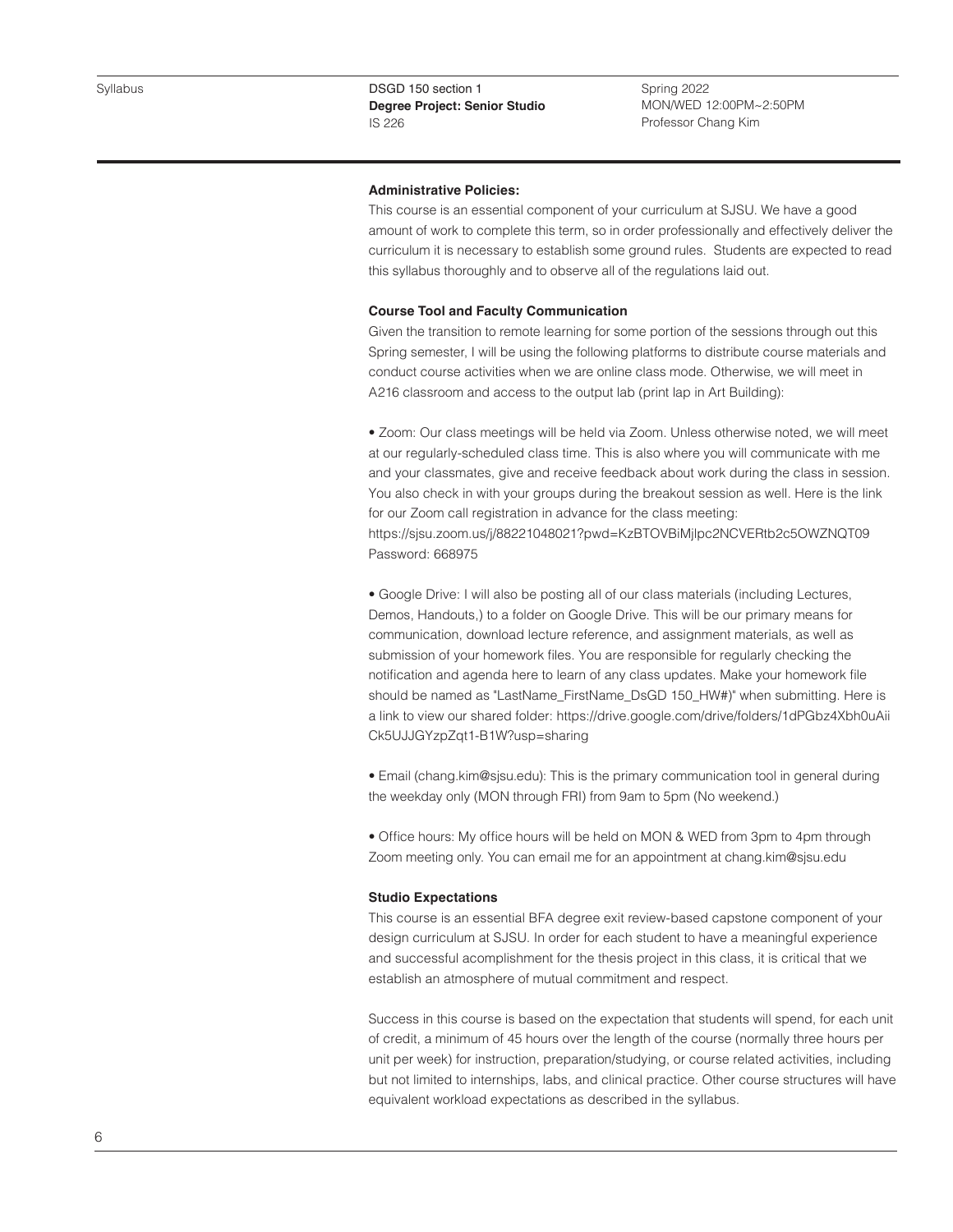Spring 2022 MON/WED 12:00PM~2:50PM Professor Chang Kim

A safe and respectful community is everyone's responsibility: faculty and students alike. I encourage you to make friends in class and look out for each other. If you notice someone who might be in trouble or in need of assistance, don't hesitate to ask them if they need support, or let me know so I can help.

It is my intent that students from all backgrounds be well-served by this course, and that the experiences and perspectives each of you brings to this studio be viewed as a resource, strength and benefit. As a members of this class, we agree to do everything we can to contribute to a supportive, productive, and collaborative learning environment:

- Take every step necessary to minimize distractions during class.
- Come to class prepared with the necessary tools, materials, working digital files, and/ or research and reference materials. (Please make sure to have a charger handy, and make sure to implement a backup strategy.)
- Sign-in to our meetings on time and to remain until the class is over or excused. If you must leave before the end of class, please inform me before class and try your best not to disturb other students when you leave. If you get disconnected, simply rejoin the call using the same link.
- If you are absent, find out what you missed from a classmate, and come to the next class prepared, as if you did not miss a class. If you have specific questions that cannot be answered by your classmates, you may email me. (Please do not email me asking, "What did I miss?")
- Be respectful during lectures and when other students are presenting. Keep your attention on the presenter, take notes, and ask for clarification when it's needed.

### **On-line class protocol**

We are involved in a mutually beneficial communal learning experience, one that requires full attention and respectful behavior toward all members of the class. In order to maximize the learning experience, students are requested to observe the following etiquette guidelines:

- Students must take every step necessary to minimize distractions during class.
- Students are expected to arrive on time and to remain in class until the class is over, or excused. Be ready in the waiting room 10 minutes before the class starting time until allowing to be accessed in the main room in ZOOM on-line class meeting. If you have a prior engagement that requires you to leave before the end of class, please inform the instructor before class and take pains not to disturb other students when you leave.
- Announcements, handouts, and assignments are issued at the beginning of class. All critiques begin 10 minutes after official class start time; no work is to be added to the wall after a critique begins. It is your responsibility to inform yourself of any announcements or requirements that you miss due to late arrivals. Please do not interrupt class to ask about these. Remain after class if you have questions.
- Electronic devices not directly pertaining to your participation in this class must be turned off and put away before class starts. This means you may not place or receive calls, messages, play games, check e-mails, surf the web, pop into Facebook, etc.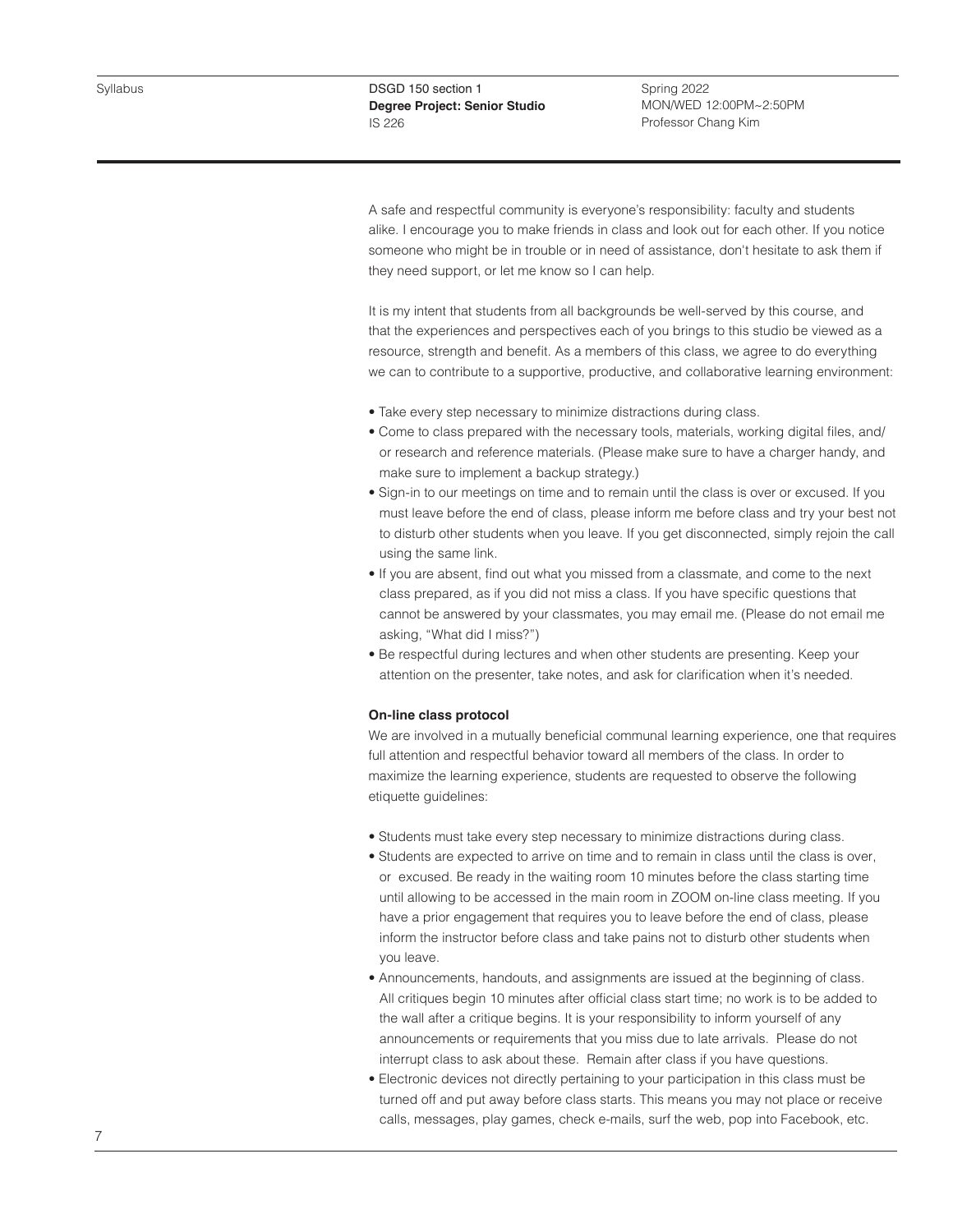Spring 2022 MON/WED 12:00PM~2:50PM Professor Chang Kim

- Laptops are to be used for course-related purposes only.
- Please do not eat during class, but drinking is allowed.
- Socializing during lectures or when other students are presenting material for the benefit of the class is counterproductive and inconsiderate.
- Turn on the video feature on ZOOM when checking attendance.
- Turn off the microphone feature on ZOOM during the lecture and tutorial session.
- You may ask any time if you have questions during the lecture or discussion.
- You are required to participate fully 3-hour session including, lecture, tutorial, small group discussion (breakout room), and in-class exercise practice, etc.
- The homework must be uploaded onto the designated folder in the Google drive class folder 1 hour before the class starts. Incomplete submission will be considered missing homework and be resulted in a grade reduction.
- 5 minutes-long Individual critique will be assigned to each student based on a specific time frame (this will be announced before the class time.) While conducting individual critique, the rest of the students should be in place to breakout rooms for the small group discussions.
- It is expected that there will be about 2 hours of homework for each hour of class. Thus, there will be minimum of totally 12 hours per week for your homework.

#### **Dropping and Adding:**

Students are responsible for understanding the policies and procedures about add/drop, grade forgiveness, etc. Refer to the current semester's Catalog Policies section at http:// info.sjsu.edu/static/catalog/policies.html. Add/drop deadlines can be found on the current academic calendar web page located at http://www.sjsu.edu/academic\_programs/ calendars/academic\_calendar/. The Late Drop Policy is available at http://www.sjsu.edu/ aars/policies/latedrops/policy/. Students should be aware of the current deadlines and penalties for dropping classes. Information about the latest changes and news is available at the Advising Hub at http://www.sjsu.edu/advising/..

# **Grading Policy**

Each project will be graded upon completion and assigned a letter grade according to the University policy—A through F. An incomplete will be granted to students with documented extenuating circumstances, e.g., debilitating illness, family emergency, etc.

It is very important to complete all the project requirement because:

- Each develops a skill necessary for successful completion of assignments
- Missing a portion of these assignments can lower your course grade substantially

# **Due dates and project grades will be weighted according to the following:**

Grades will be determined on an ongoing basis, based on both the major & minor milestones that are listed below;

- 1st Thesis Proposal (thesis topic, statement, conceptual development): 20% Friday, 02/18/ from 1 pm–5 pm via Zoom meeting
- 2nd Research Presentation (mid-term review for concept design visualization): 30% Friday, 03/18 from 1 pm–5 pm via Zoom meeting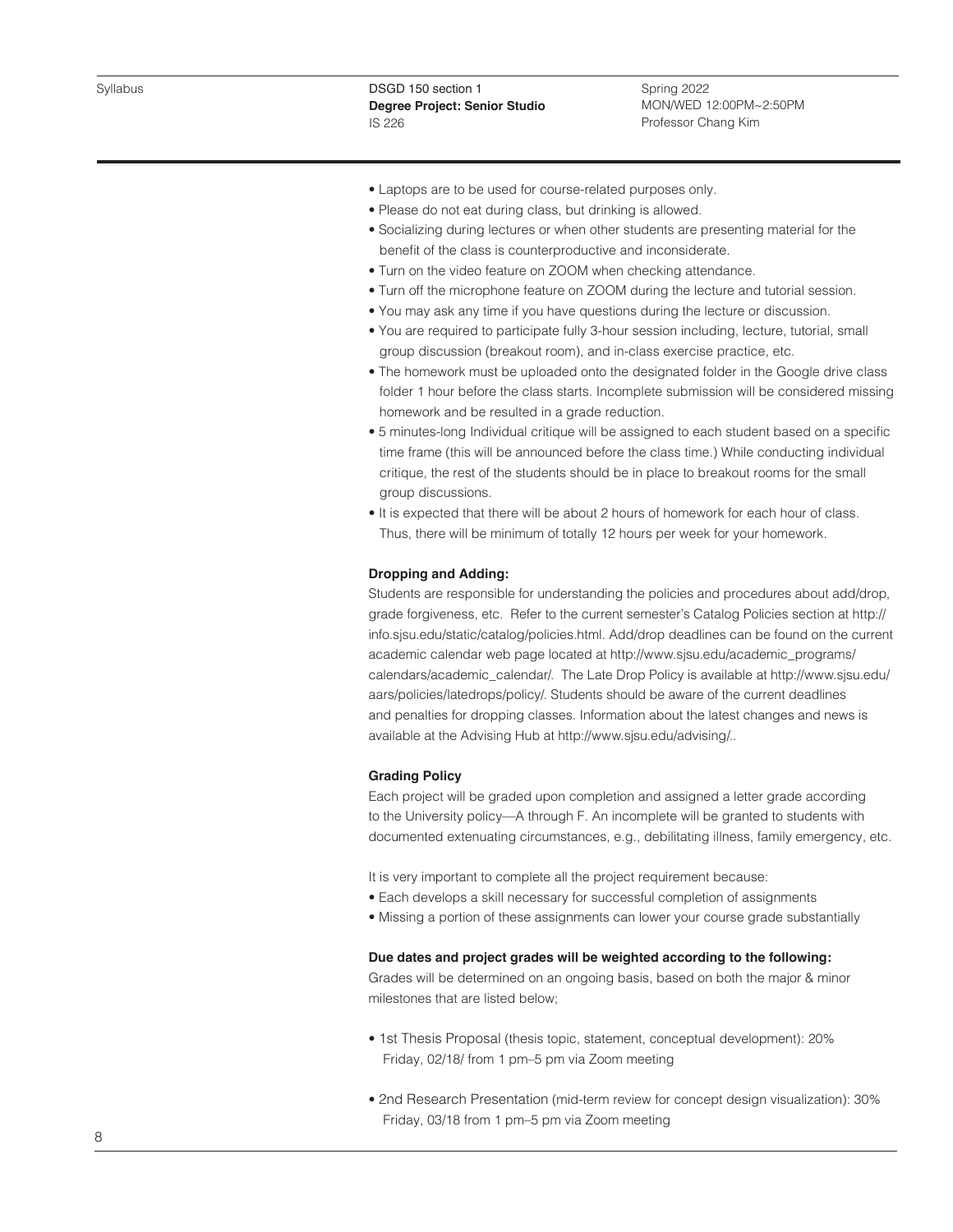Syllabus

DSGD 150 section 1 **Degree Project: Senior Studio**  IS 226

Spring 2022 MON/WED 12:00PM~2:50PM Professor Chang Kim

Semester grade will be weighted according to the following percentages:

Proportion of each grading segment

20% 1st Research Presentation

30% 2nd Mid-term Presentation

30% 3rd Semi-final Presentation

20% 4th Public Presentation

100% Total

# Grading Scale

 $A+$ 95% and above

- A 94% - 92%
- $\Delta$ -91% - 90%
- $B+$ 89% - 85%
- B 84% - 82%
- B-81% - 80%
- $C+$ 79% - 75%
- C  $C<sub>-</sub>$ 74% - 72%
- 71% 70% 69% - 65%
- $D+$ D 64% - 62%
- $D-$ 61% - 60%
- F below 60%
- 3rd Design Presentation (full design mock up development and user testing): 30% Friday, 04/29 from 1 pm–5 pm via Zoom meeting
- 4th Public Presentation (process book exhibition and oral presentation): 20% Monday, 05/23 from 10 am–4 pm in-person at Student Union Ballroom.

# Zoom meeting link

https://sjsu.zoom.us/j/88322648801?pwd=WSsvWnJXaVdiOW51WVM0OXZuOGg4UT09 Password: 705816

# Google Drive folder

https://drive.google.com/drive/folders/1OIAwSo5fvBiNeoN66bVZWwP5Je45VsM9?usp= sharing

# **Evaluation Criterias**

The project and course performance will be evaluated according to the following components:

# • Problem-solving skills

Planning, organizing, research and content gathering (message development), analysis, sketching and content integration.

• Formgiving skills

Design exploration, development, and refinement. The synthesis of the elements, principles, and attributes of form into an effective, evocative product. The verbal/visual investigation of form and function.

• Presentation skills

The skill, dexterity, and attention to detail exhibited in the presentation. The quality of line and form necessary for effective visual communication.

• Participation and Preparation

Producing appropriate solutions to all required phases of development on projects both in quality and quantity. Engaged in class critiques and activities.

# **Grading Scale**

# A-, A, A+ = Excellence (3.7–4.0)

Student consistently delivers creative and high-quality work and demonstrates the ability to explore a wide range of alternative options as well as the ability to make intelligent and informed decisions on the final solution. A student is able to refine final solutions to instructor feedback. Student shows the ability to communicate ideas clearly and completely, both visually and verbally. Well-crafted and informed arguments support any and all design decisions. All projects are complete and on time. A student demonstrates a strong, engaged effort in work and in class. Student maintains at all times a positive attitude and commitment towards the profession, classmates, the instructor and their own development. Student participates in all regularly scheduled classes. Overall, a student meets and exceeds the requirements of the course.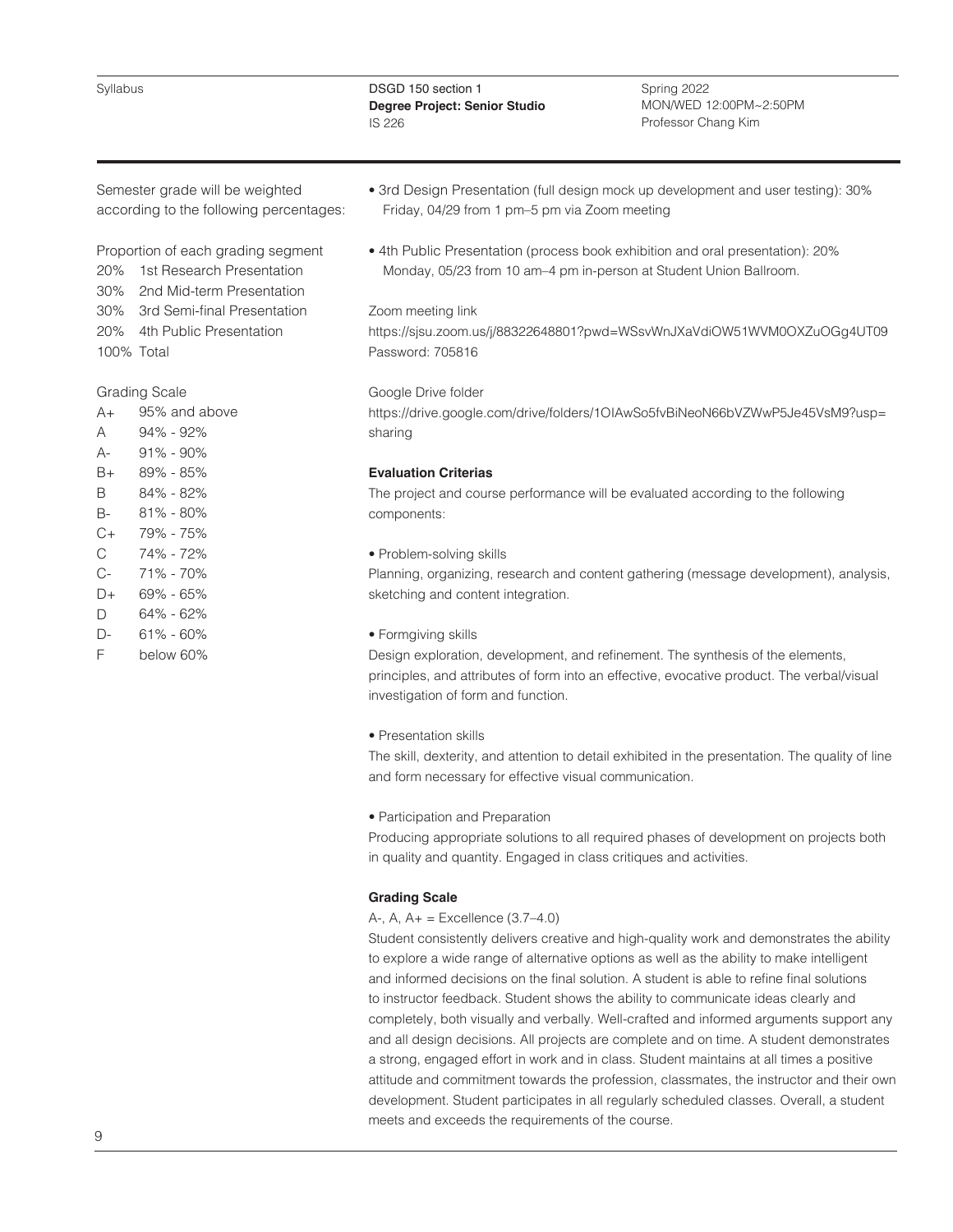Spring 2022 MON/WED 12:00PM~2:50PM Professor Chang Kim

# B-, B,  $B_{+}$  = Very good work (2.7–3.6)

A student demonstrates an above average effort in all areas. Work is complete and demonstrates no craft or technical problem areas. Student shows the ability to communicate the decent rationale for design decisions and demonstrates improvement in all areas of professional development as a designer. Student maintains a positive attitude and involvement in all coursework and class activities.

#### C-, C,  $C_+$  = Adequate, average work  $(1.7–2.6)$

Student produces the minimum work required at an average quality level and provides basic explanations for design decisions. A student demonstrates a basic understanding of the principles presented in class and may have some craft and technical problem areas. A student demonstrates average participation in all regularly scheduled classes.

D-, D,  $D_+$  = Poor work and lack of effort  $(0.7-1.6)$ Student produces the minimum work required at below average quality and demonstrates little understanding of the principles

#### $F =$  Failure to meet the course requirements (0.0–0.6)

A student demonstrates a lack of understanding of the basic principles discussed in class and is unable to convey creative and craft and technical ability as required. A student has little or no involvement in class discussions, repeatedly misses deadlines or critiques, and demonstrates little commitment to learning and their own development. Student shows little participation and/or is consistently late for class.

### **Assignment Submission**

Specifics for each printed project will be described in class. Besides, you will also turn in digital files as follows for some projects & assignments:

At each due date of the assignments, students are required to submit the assignment with a PDF and high- res image(s) of the final assignment. Upload your homework to Google Drive or Dropbox (You will receive email invitation to shared folder). All files must be labeled with your full name with the assignment number (LastName\_FirstName\_DsGD 108\_Project#). Submit the files via Dropbox to "DSGD 150\_S2022". More specific format and guideline will be provided later during the regular class meetings.

### **Final Examination or Evaluation**

The last day of instruction is when you will submit the final assignment. No extensions will be given except in cases of documented emergencies or serious illness. If such a circumstance should arise, please contact Professor Kim (chang.kim@sjsu.edu) as early as possible and be ready to provide documentation.

# **Deadlines**

On the regularly scheduled the final class day and time is when you will submit the last project. No extensions will be given except in cases of documented emergencies, serious illness. If such a circumstance should arise, please contact the instructor as early as possible and be ready to provide documentation.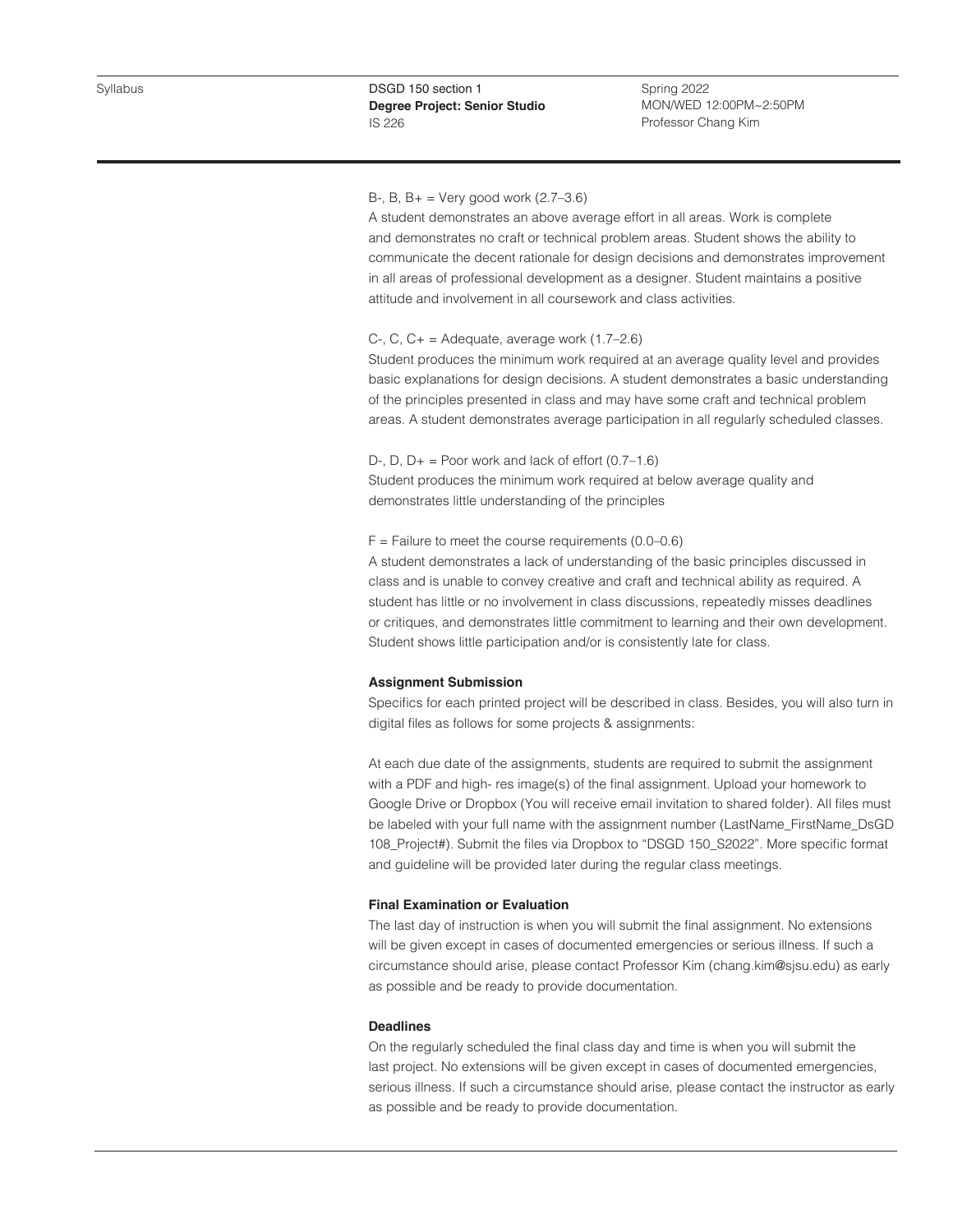Spring 2022 MON/WED 12:00PM~2:50PM Professor Chang Kim

#### **Late Assignment Submission**

It is essential that you keep up with the course work and submit all assignments promptly. Assignments will lose a full letter grade for each day late. Graded assignments more than two days late will not be accepted. In such cases, a grade of zero credit will be entered.

# **Extra Credit**

Out of general fairness to all students, there will be no opportunities for extra credit assignments given in this class in general. However, making revisions to the projects is highly recommended to improve better quality of the final portfolio.

# **University Policies (Academic Integrity)**

Your commitment as a student to learning is evidenced by your enrollment at San Jose State University. The University's Academic Integrity policy, located at http://www.sjsu. edu/senate/S07-2.htm, requires you to be honest in all your academic course work. Faculty members are required to report all infractions to the office of Student Conduct and Ethical Development. The Student Conduct and Ethical Development website is available at www.sa.sjsu.edu/judicial\_affairs/index.html.

Instances of academic dishonesty will not be tolerated. Cheating on exams or plagiarism (presenting the work of another as your own, or the use of another person's ideas without giving proper credit) will result in a failing grade and sanctions by the University. For this class, all assignments are to be completed by the individual student unless otherwise specified. If you would like to include your assignment or any material you have submitted or plan to submit for another class, please note that SJSU's Academic Policy S07-2 requires the approval of instructors.

### **Campus Policy in Compliance with the American Disabilities Act**

If you need course adaptations or accommodations because of a disability, or if you need to make special arrangements in case the building must be evacuated, please make an appointment with me as soon as possible, or see me during office hours. Presidential Directive 97-03 requires that students with disabilities requesting accommodations must register with the Disability Resource Center (DRC) at http://www.drc.sjsu.edu/ to establish a record of their disability.

#### **Student Technology Resources**

Computer labs for student use are available in the Academic Success Center located on the 1st floor of Clark Hall and the 2nd floor of the Student Union. Additional computers are also available in the Martin Luther King Library. A wide variety of audio-visual equipment is available for student checkout from Media Services located in IRC 112. These items include digital and VHS camcorders, VHS and Beta video players, 16 mm, slide, overhead, DVD, CD, and audiotape players, sound systems, wireless microphones, projection screens, and monitors.

# **Student affairs**

The Division of Student Affairs provides a wide variety of services – career development, health and wellness, campus life, leadership development, cross-cultural experiences, disability resources, psychological counseling, student housing, recreation, and curricular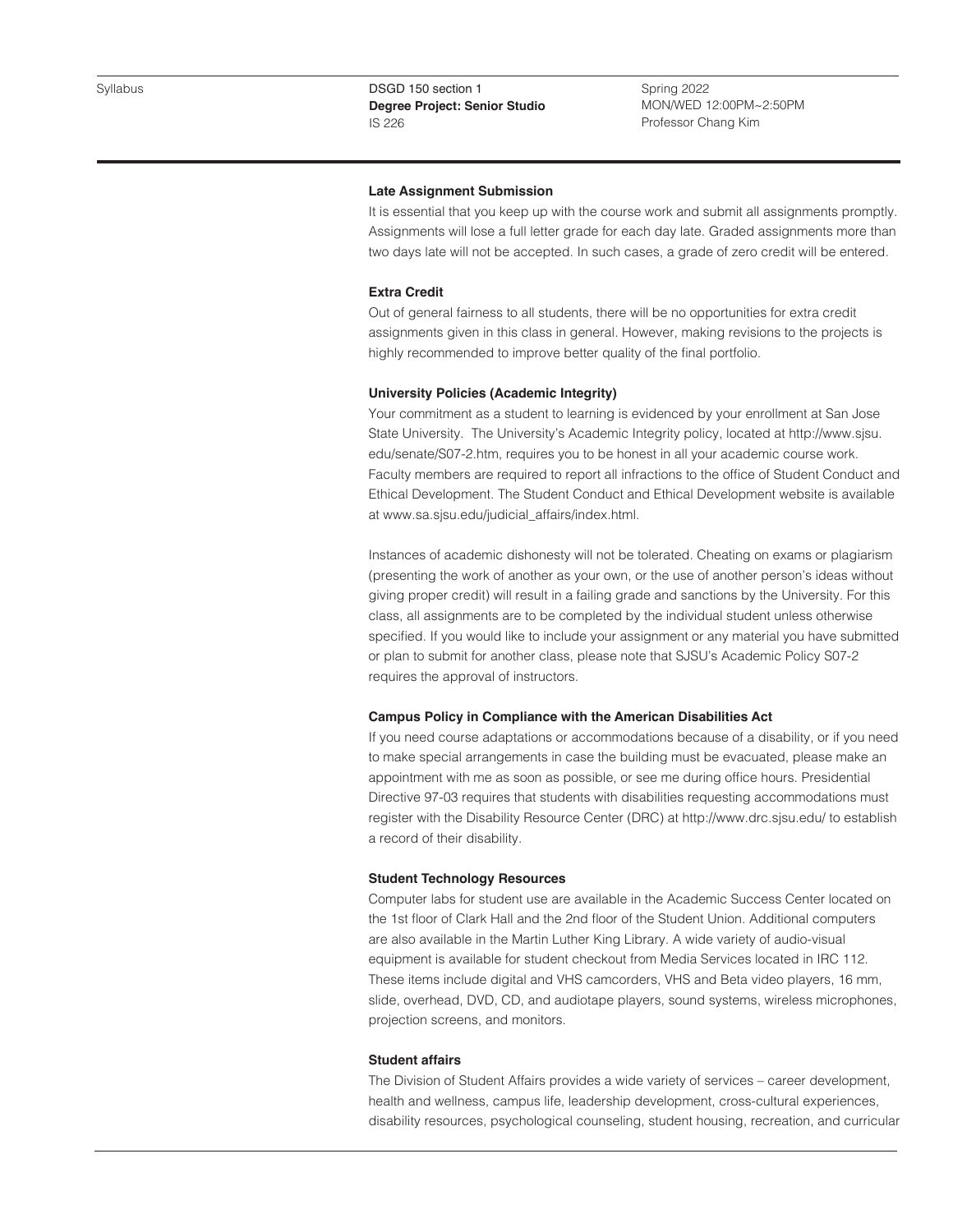Spring 2022 MON/WED 12:00PM~2:50PM Professor Chang Kim

events. If you are interested in learning more about the departments and opportunities and services, please visit http://www.sjsu.edu/studentaffairs/

#### **Campus Emergency and Other Aid**

Emergency call: Call to the police office at 911 or pick up a Blue light phone. Escort Service: 4-2222. "Individuals with disabilities may contact the Disability Resource center on campus, 924-6000, Administration building 110, for a variety of formats such as Braille, large print, sign interpreters, assistive listening devices, audio tape, and accommodations for physical.

#### **Learning Assistance Resource Center**

The Learning Assistance Resource Center (LARC) is located in Room 600 in the Student Services Center. It is designed to assist students in the development of their full academic potential and to inspire them to become independent learners. The Center's tutors are trained and nationally certified by the College Reading and Learning Association (CRLA). They provide content-based tutoring in many lower division courses (some upper division) as well as writing and study skills assistance. Small group, individual, and drop-in tutoring are available. Please visit the LARC website for more information at http://www.sjsu.edu/larc/.

### **SJSU Writing Center**

The SJSU Writing Center is located in Room 126 in Clark Hall. It is staffed by professional instructors and upper-division or graduate-level writing specialists from each of the seven SJSU colleges. Our writing specialists have met a rigorous GPA requirement, and they are well trained to assist all students at all levels within all disciplines to become better writers. The Writing Center website is located at http://www. sjsu.edu/writingcenter/about/staff/.

### **Peer Mentor Center**

The Peer Mentor Center is located on the 1st floor of Clark Hall in the Academic Success Center. The Peer Mentor Center is staffed with Peer Mentors who excel in helping students manage university life, tackling problems that range from academic challenges to interpersonal struggles. On the road to graduation, Peer Mentors are navigators, offering "roadside assistance" to peers who feel a bit lost or simply need help mapping out the locations of campus resources. Peer Mentor services are free and available on a drop-in basis, no reservation required. The Peer Mentor Center website is located at http://www.sjsu.edu/muse/peermentor/

#### **Campus Emergency Numbers**

Police 911 Escort Service 4-2222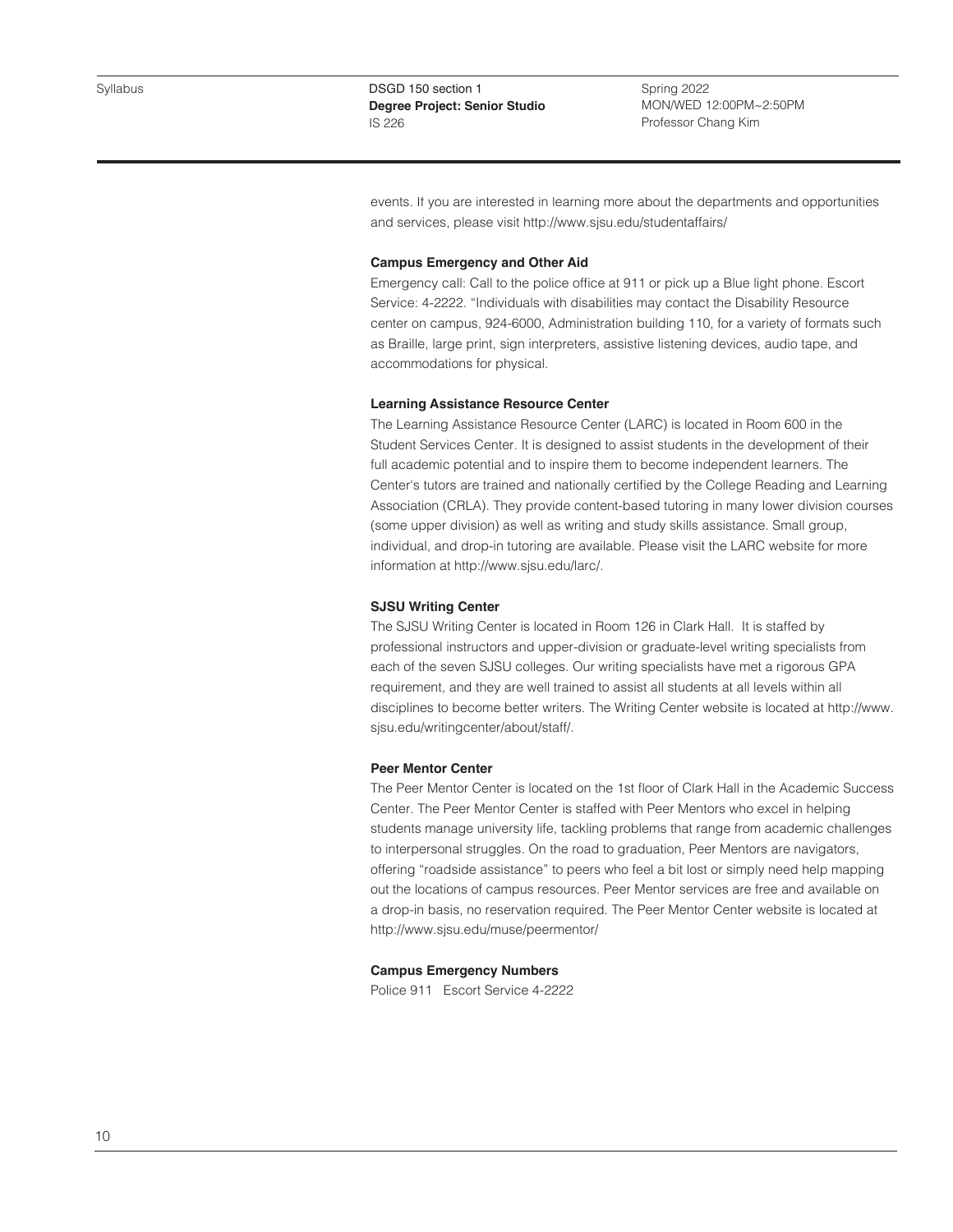# **DsGD 150 Deliverables**

### **DsGD 150**

Degree Project: Senior Studio Spring 2022 MON/WED 12:00pm - 2:50pm Hybrid Class Mode

**Chang Kim, Professor** Graphic Design

Program San José State University Office: ART 229 Email: chang.kim@sjsu.edu

**Office Hours:**

Monday and Wednesday 3:00PM - 4:00PM

**Thesis Proposal Presentation page 02** Format: 4-page 8.5"w x 11"h .pdf and 4-min Keynote/Power point slide presentation file to Thesis Review Committee Due: THU 02/16/2022 by 12pm: submitted on Google Drive folder Due: FRI 02/18/2022, 1:00pm–5:00pm: 1st Presentation / Review

# **Thesis Research page 09** Format: Multiple-page 11"h x 17"w .pdf Due: MON 03/07/2022, 9:00am submitted on Google Drive folder

# **Thesis Midterm Presentation page 11**

Format: 4-min Keynote slide presentation to Thesis Review Committee Due: WED 03/16/2022 by 12pm: submitted on Google Drive folder Due: FRI 03/18/2022, 1:00pm–5:00pm: 2nd Presentation / Review

# **Thesis Project (semi-final presentation) page 13**

Format: Design outcome as .pdf, .mp4, or .gif Due: WED 04/27/2022 by 12pm: submitted on Google Drive folder Due: FRI 04/29/2022, 1:00pm–5:00pm: 2nd Presentation / Review

# **Thesis Process Book page 14**

Format: Multiple-page 11"h x 17"w .pdf

Format: 10-min Keynote slide presentation (5 minutes Q&A session) to Thesis Review Committee MON 05/18 by 12:00pm **Due: Thesis Project + Process Book** submitted on Google Drive for the Review SAT 05/21/2022, 10:00am–2:00pm: submitted on Google Drive folder Due: MON 05/23/2022, 1:00pm–5:00pm: Final Public Presentation at Student Union Ballroom

MON 05/16 by 12pm **Due:Thesis Process Book** / Upload Process Book PDF for Senior Show site

**Thesis Final Presentation page 17**

p 01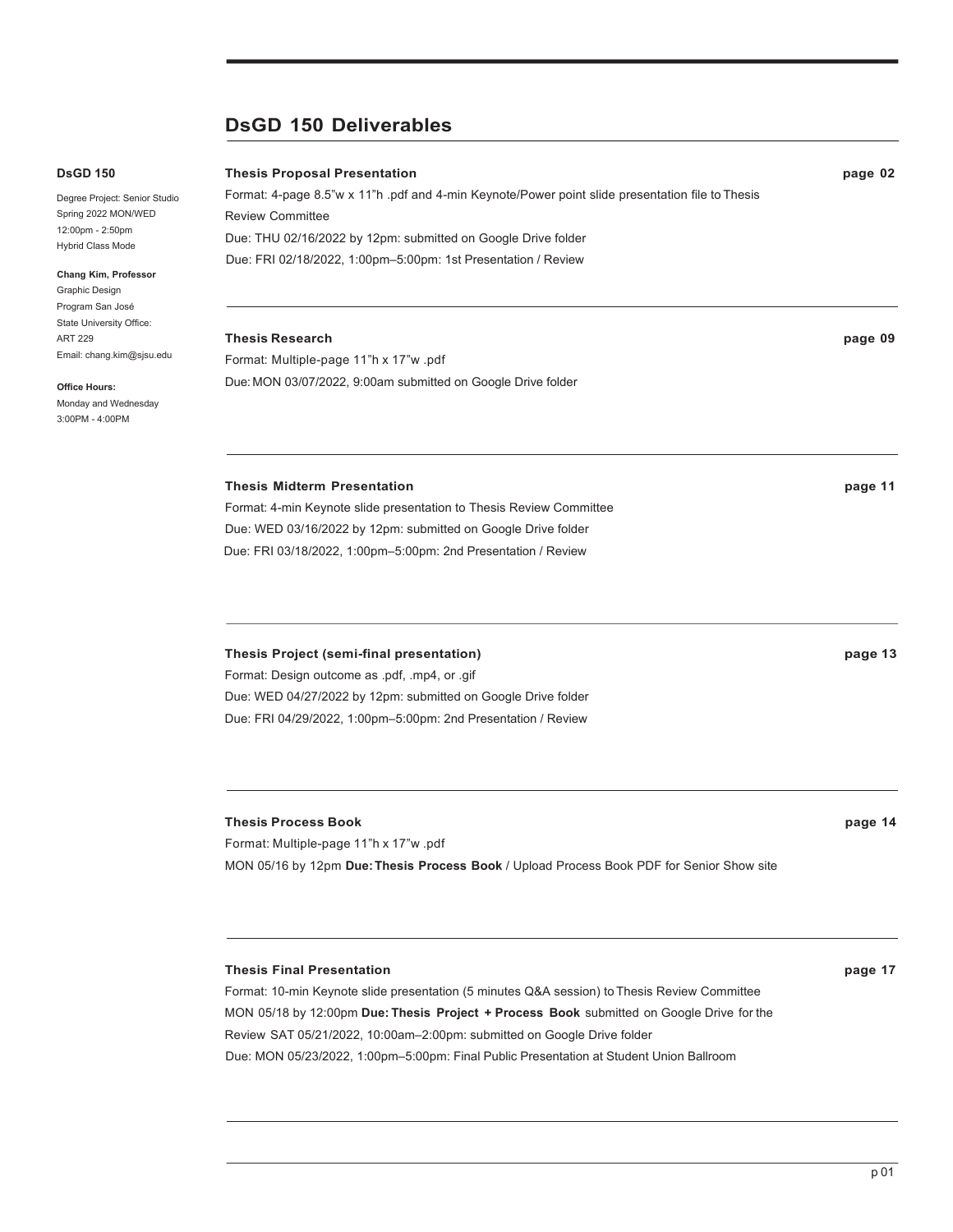# **Thesis Proposal**

#### **What is a Thesis Proposal?**

Your Thesis Proposal is a document that outlines the thesis topic, defines the issues the thesis will address, and explains why the topic warrants further research. It presents an argument or proposition based on an original question or observation, which can be supported by research. It establishes your purpose and point of view, and provides a roadmap for your project and semester. It functions as a strategy or game plan that facilitates, directs, and focuses the body of your project. It serves as a plan for you and your faculty advisors, as well as a reference for understanding the ideas, goals, and intentions of your project.Your Thesis Proposal will help you determine your project's scope to insure it can be completed in timely manner, over the course of the semester—which is one of the main questions the faculty Thesis Review Committee asks of every Thesis Proposal.

Your Thesis Proposal should demonstrate an awareness of the historical and cultural context and influences in which your work is situated, and the personal voice and social factors that affect its significance in the cultural milieu. From a practical standpoint, your Thesis Proposal must be written in proper English, copy edited for correct spelling and punctuation, and free of grammatical and factual errors—as should all writing submitted for academic review.

#### **The Thesis Process**

Your thesis is above all a design research process, following a sequence of steps which inform the next phase, moving from topic, to questions, to testing answers, to establishing a hypothesis, to stating a thesis. The process is supported by research (bibliographic, or in the field) and design (through your visual work). The form that your project takes should be determined by your topic and research. Consequently, avoid preconceived notions regarding the form your project might take—let it emerge from your research and process.

#### **Qualities of a StrongThesis Proposal**

A strong thesis proposal should be *narrow*, *arguable*, *original*, *convincing*, and *meaningful*.

- **Narrow** If the scope of your thesis is too broad, you won't be able to sufficiently defend the argument in a semesterlong project. Keep in mind that we're designers—not lawyers, doctors, or scientists, etc.
- **Arguable** Your thesis must be an opinion and be debatable. You must stake a claim that one could conceivably argue against. A statement of basic facts or universally shared beliefs is not a thesis.
- **Original** Your thesis should be distinctive, providing a unique point of view that expresses your perspective and analysis. While your research may find similar points of view, you must sufficiently distinguish your argument from others to provide a fresh observation on your topic.
- **Convincing** Your thesis research methodologies, development process, and design outcome must make a strong case for your thesis statement and provide conclusive answers to your research questions. In turn, your research findings should inform and shape your design outcome.
- **Meaningful** Your thesis should be a significant contribution to the creative community. Enable your audience to understand why they should care about your topic and point of view, and why it's compelling and valuable to consider in relationship to your topic and broader context.Your thesis should matter—and make a difference.

#### **Thesis Proposal Components**

#### **Working Title** (7–10 words)

- Can include a subtitle to provide clarity or context.
- Critical to establishing the significance of the work and resonance with the audience.
- Can function as a subtle hint, a provocative statement, or a clever punch line.
- Can provide focus, specificity, and important context for your topic.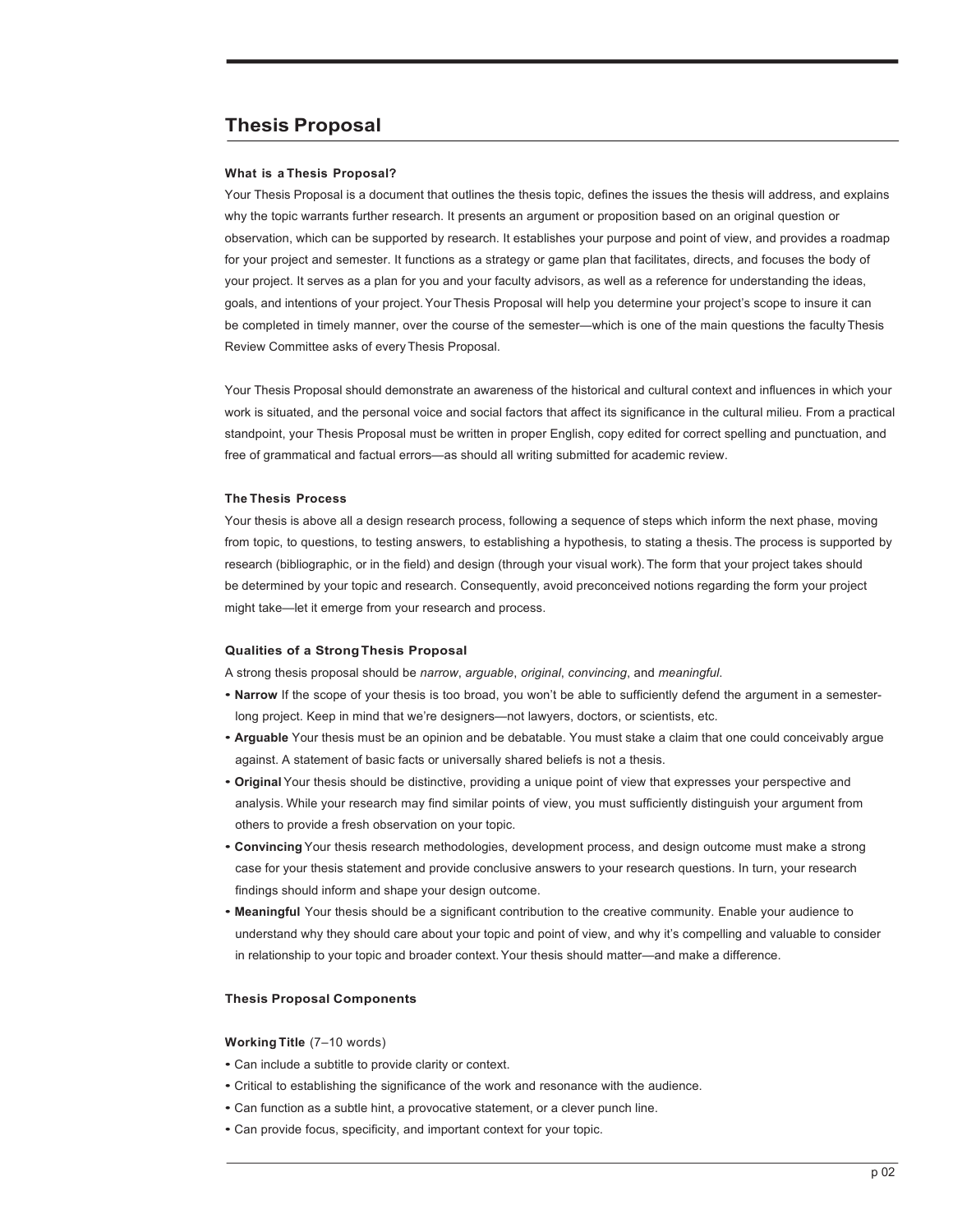# **Thesis Proposal** (cont.)

#### **Thesis Statement** (40–50 words)

A thesis statement follows this basic formula: Topic + Opinion = Thesis Statement. E.g., Topic: *prison overcrowding*; Opinion: *national shame*;Thesis Statement: "*Prison overcrowding in America is a national shame*."

A thesis statement should *voice an opinion*, *justify discussion*, *express one clear main idea*, and *be specific in scope*.

- **Voice an opinion** Make a clear statement of your perspective. Take a stand on your topic upon which reasonable people could disagree.
- **Justify discussion** Make a definite and limited assertion that must be explained and supported by further discussion. Use specific argumentative points to indicate a theoretical basis and promise of substantial support.
- **Express one clear main idea** Narrow down your topic to a specific focus of investigation. Demonstrate the emphasis of your argument and indicate its methodology.
- **Be specific in scope** Limit your topic to be adequately treated within the constraints of the project. Establish a direction and range of the entire process and how you plan to support your perspective.

#### **Abstract** (250–300 words)

An abstract is a concise summary of your completed thesis that reports on the objectives, arguments, and outcomes of your research, so readers know exactly what your thesis is about, and can decide whether to read the rest of your thesis. For your Thesis Proposal, this will be a working abstract, as a short description of the work you plan to complete. Include enough key information (e.g., summary results, observations, trends, etc.) to make the abstract useful to someone who may want to examine your work. How do you know you have enough information? Imagine you're a researcher doing a similar study. If the abstract was the only part of the thesis you could access, would you be satisfied with the amount of information presented? Does it tell the entire story of your study? Note that this is a working abstract—the final abstract will be written at the end, after you've completed the final text, and be included in your process book. An abstract should summarize the major aspects of the entire thesis in a prescribed sequence as follows.

- **Research Problems and Objectives** The overall purpose of the study and research problems you investigated.
- **Methods** The basic design of the research and study. Identify the intended audience, user, or beneficiary.
- **Key Results** The major findings or trends found as a result of your analysis.
- **Conclusion** A brief summary of your interpretations and conclusions. Define the medium, creating tool, and outcome.

#### **Research Questions** (3)

Research questions articulate what you're trying to find out by doing this project. They clearly identify what you're interested in studying, and are specific enough to provide a focus and purpose for your research. They guide your research process, by telling you what to read, look at, etc., and what to ignore. Consequently, avoid wording which could limit the type of data you might collect in your research. Research questions shouldn't be answerable by a yes or no—they wouldn't have the complexity or depth for an interesting and robust thesis project. Most importantly, your questions should hold the capacity to surprise you. Therefore you shouldn't already know the answer to your research questions. If you already know—you don't need to conduct the research. If you already know the answer, you aren't doing research you're finding and selecting information and data to advocate and reaffirm a position you already hold. The purpose of research is to find out what you don't know—not to confirm what you already know. All research questions should be *focused*, *specific*, *researchable*, *feasible*, *complex*, and *relevant*.

- **• Focused** on a single problem or issue.
- **• Researchable** using primary and/or secondary sources.
- **• Feasible** to answer within the timeframe and practical constraints.
- **• Specific** enough to answer thoroughly.
- **• Complex** enough to develop the answer over the space of a thesis.
- **• Relevant** to your field of study and/or society more broadly.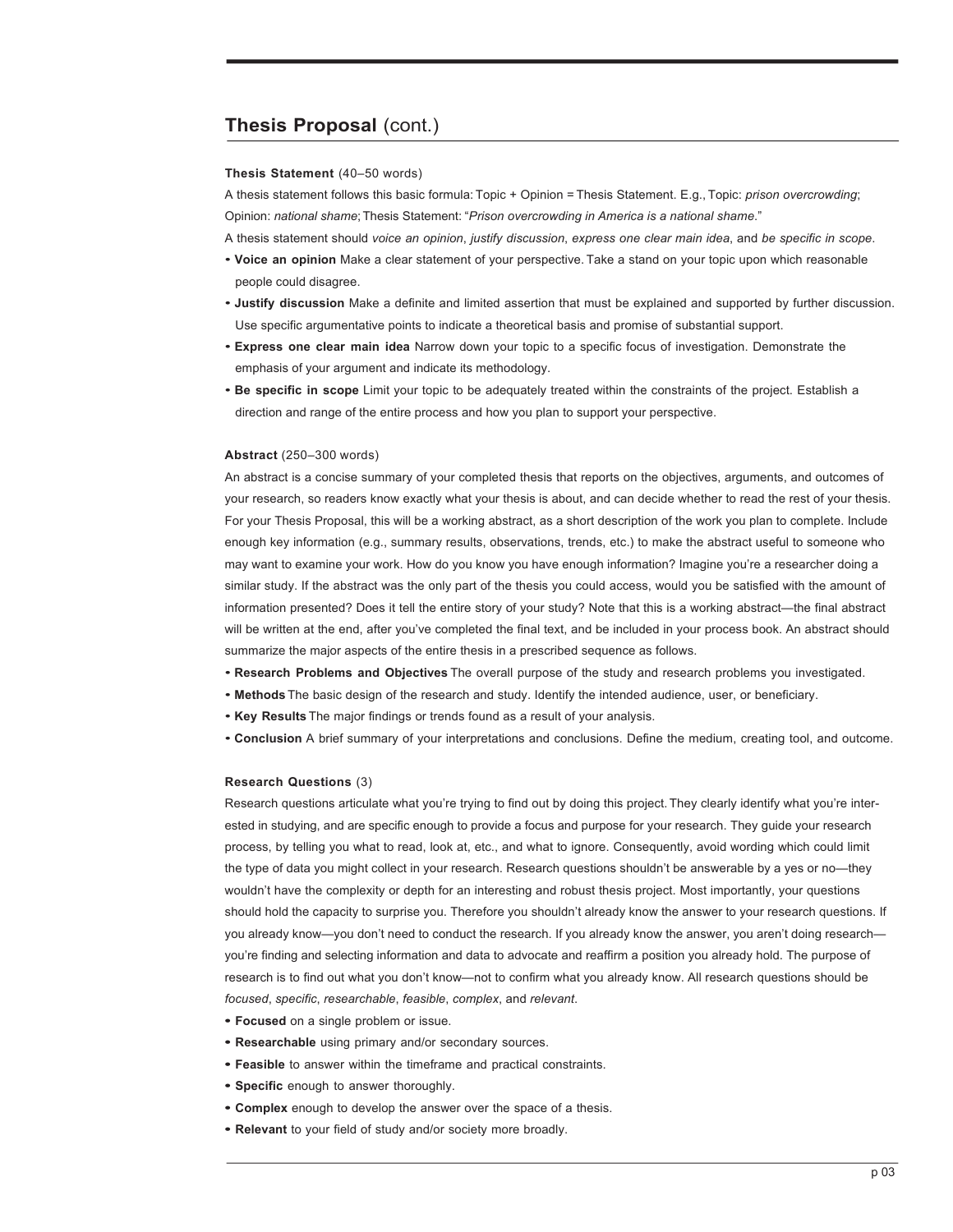# **Thesis Proposal** (cont.)

Research questions that can result in robust findings include the following examples.

- *• What is the nature of… • What factors affect…*
- *• What are the characteristics of... • Under what conditions do…*
- 
- 
- 
- *• What is the role of... • How do… differ…*
- 
- 
- 
- 
- *• What are the functions of… • What strategies are used to…*
- *• How are… defined… • How do… respond to...*
- *• How do… perceive… • What is the relationship between…*
	-
- *• What are the causes of... • What are the differences and similarities between...*
- *• What are the effects of… • What are the advantages and disadvantages of...*

#### **Images** (3–5)

- Images used in your thesis proposal should provide visual context for your project.
- Include the design works or projects that are most similar or influential to the proposed project.
- Images can reference artists and designers whose work may inspire your thinking, provide historical precedent, or create relevant context or background.
- Include a short caption referencing the title of work, artist or designer, city/state/country, brief description or work, and relevance to your proposed project.
- Cite source of all images not created by you.
- Use *Chicago Manual of Style*, Notes & Bibliography system for image captions.

#### **Readings** (3–5)

- Readings referenced in your thesis proposal should help to develop your concepts, perspective, and point of view; formulate research methodologies; and create design outcomes.
- •Write an annotated bibliography (less than 50 words) of readings, articles, or publications that are most relevant or influential to your proposed project. In the annotations, describe each work's affinity or influence on your project.
- Note: An annotated bibliography is a list of citations of books, articles, and documents. Each citation is followed by a brief summary and evaluative paragraph—the annotation. The purpose of the annotation is to inform the reader of the relevance, accuracy, and quality of the source cited in relation to your research.
- Use *Chicago Manual of Style*, Notes & Bibliography system for text citations. https://www.chicagomanualofstyle.org/tools\_citationguide/citation-guide-1.html

**Thesis Advisors** (3 required; but no more than 3)

- **Primary advisor** Thesis instructor (me); meet 2 times a week.
- **Secondary advisor** A graphic design professional whose feedback you trust and value.
- **Tertiary advisor** A working professional in your field of interest, expert in your topic of research, or professor in a relevant department at SJSU or other educational institution.

Meet with your Secondary and Tertiary advisors 3 times over the semester. To optimize their input, meet with them before the thesis proposal is due, before the midterm is due, and before the final is due. When recruiting your advisors, convey the approximate time commitment and engagement level required. Let them know approximately when you'll need their input so they can respond when you need them. As their participation is voluntary and they have busy schedules, respect their time commitment of time on your behalf. Be flexible to communicating in a mutually agreed upon form: in person, or by email, phone, or Zoom. Communicate clearly with them, be prepared and on-time for your meetings (never miss a meeting), be polite and respectful, and keep them informed of your process and progress.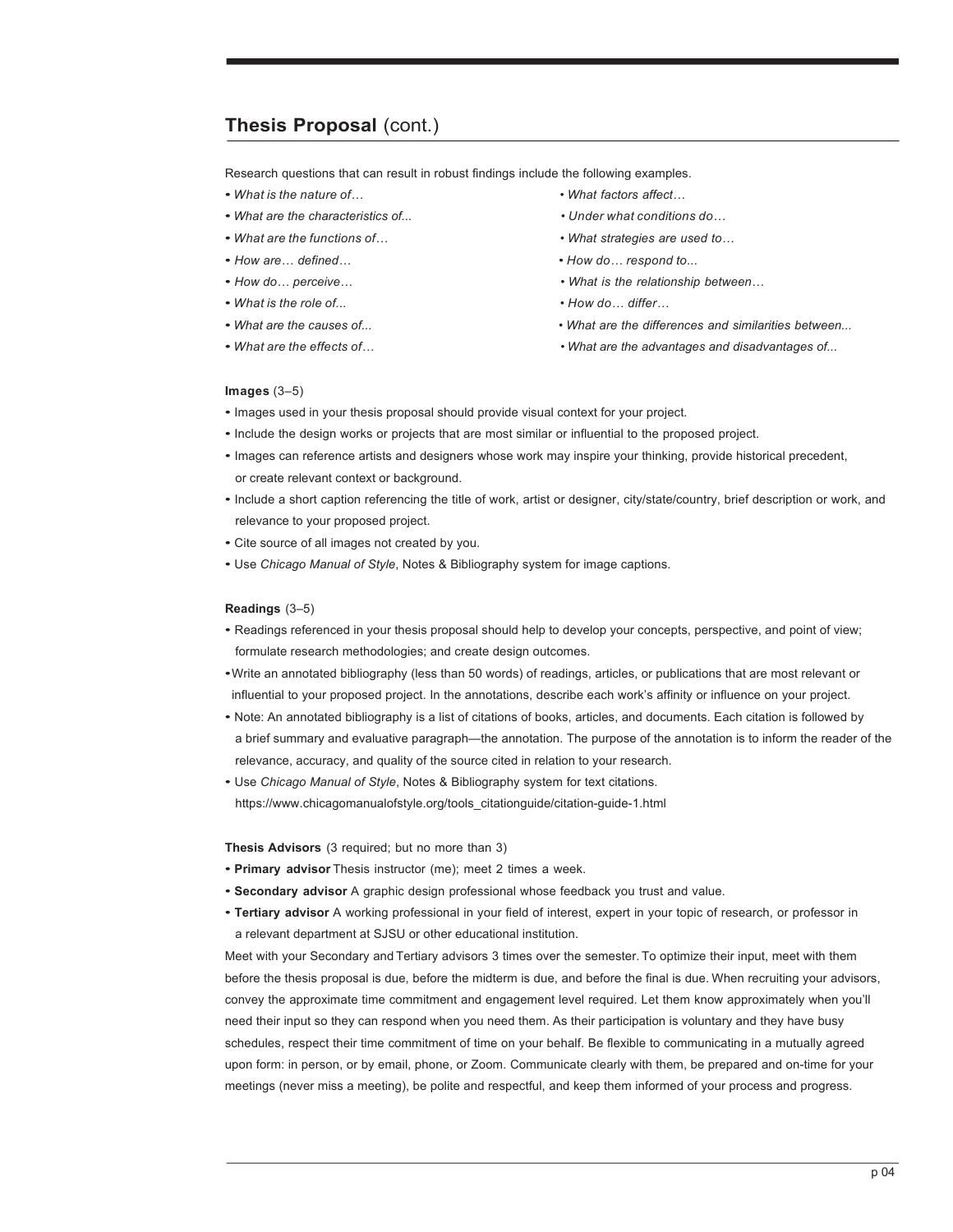# **Thesis Proposal** (cont.)

#### **References, Resources, and Inspiration**

*SJSU BFA thesis examples; take note of thesis proposal PDFs and process books:* **DsGD 150 Sp20 Student Work Examples** https://drive.google.com/drive/folders/1ppGEymHEUAH7tTE8pVl-3wpUcLEW-TPW?usp=sharing **Natalie Rejas All Aboard Group Traveling App** https://timeiswhatyoumakeofit.show/allaboard https://www.natalierejas.com/all-aboard **Valerie Thuong Patches of Stories Installation** https://timeiswhatyoumakeofit.show/patchesofstories https://valerietruong.com/Patches-of-Stories **Lauren Rosenberg Wild Lives Book Design, UX/UI** https://laurenrdesign.com/wild-lives

*BFA thesis examples.*

**VCU-QATAR Graphic Design BFA Senior Thesis Capstone Projects** https://www.behance.net/gallery/54067867/BFA-Senior-Thesis-Capstone-Student-Projects

*Masters thesis example and portfolio site.* **MaoYi MFA Graphic Design Thesis Project Process, ArtCenter College of Design** https://yimao.design/MFA-Thesis-Documentation

*Masters thesis examples; take note of their titles and abstracts.* **Kent State School of Visual Communication Design Thesis Projects** https://www.kent.edu/vcd/thesis-projects **RISD Graphic Design Masters Theses** https://digitalcommons.risd.edu/graphicdesign\_masterstheses/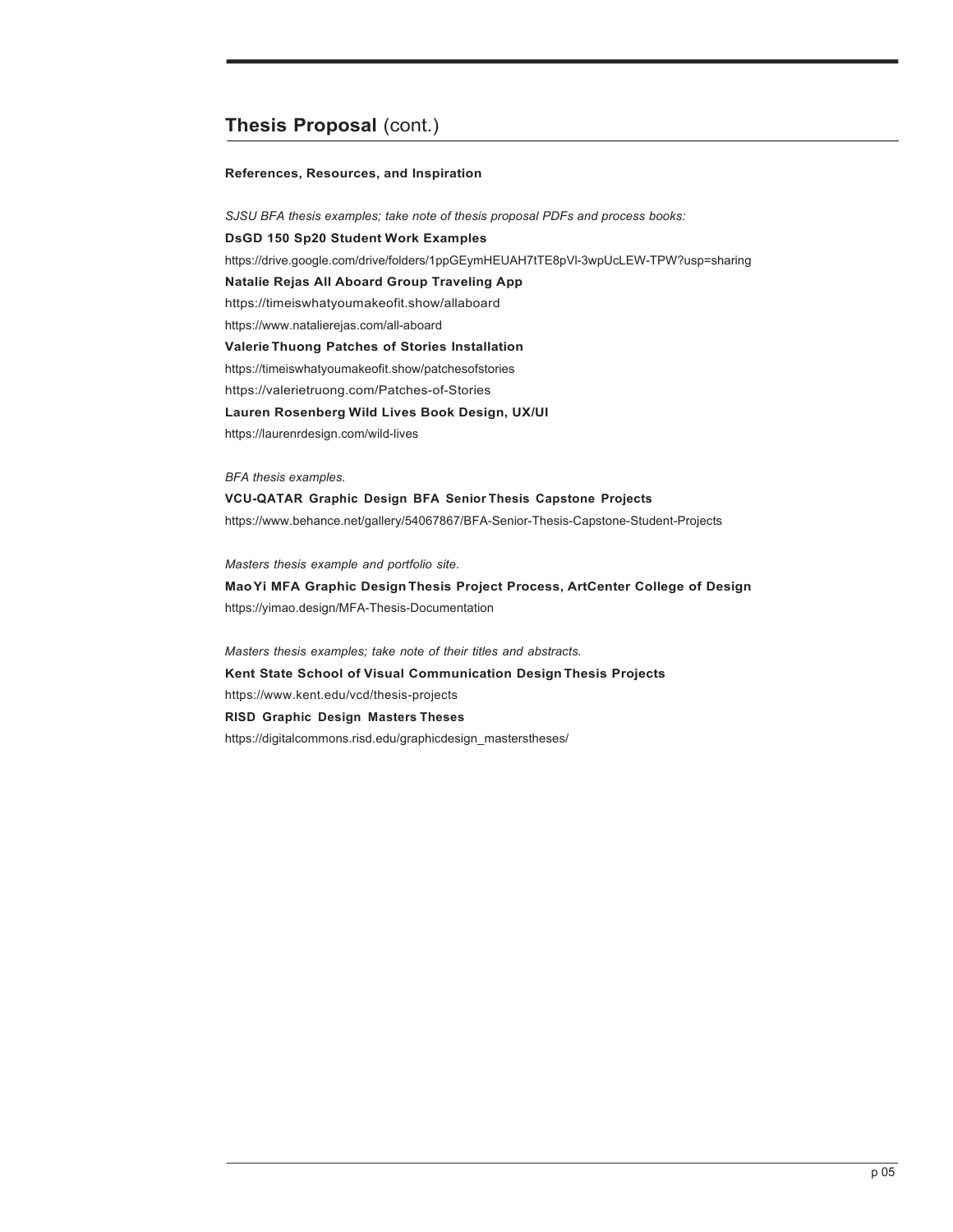# **Thesis Proposal Form** (Download from Canvas)

Download and fill out the Thesis Proposal Form to organize your writing, references, and visuals in your Thesis Proposal. Use your information from pages 2 and 3 to create your abstract. Use your images and analysis from pages 4–8 to select your visuals. A concerted effort in fulfilling these exercises will result in a stronger Thesis Proposal. This will serve as a written outline of your thoughts or narrative, diagraming your primary, secondary, and tertiary messages. This outline, when paired with visuals and selected research, will serve as a guide to the realization of your design outcome.

# **Page 1**

• Abstract: Refine information from pages 2 and 3 to create Thesis Proposal abstract

# **Page 2**

- Design Medium and Outcome
- Intended Audience, User, or Beneficiary
- •Thesis Statement
- Method of Research
- References (Bibliography)

# **Page 3**

- Introduction
- Body

Definition of problem: Statement of argument and point of view Analysis of existing design or research examples similar to your thesis topic Presentation and analysis of potential solutions (design approach) Proposal of optimal design solution

• Conclusion

### **Pages 4–8 Compare and contrast an existing work related by subject/content or genre/outcome**

It is imperative to first research what's been done before that is similar or related to your proposed project. You cannot create an innovative solution or break new ground unless you've first studied existing solutions which are relevant to your proposal. Then you can study the similarities, identify areas for differentiation, and be inspired make your concept different, better, or take it in a totally new direction. This is why designers always conduct comparative design research.

- Brief Analysis of Existing Design or Research Example
- Example Title
- Description and Analysis

What is it? Who is it for? What does it do? How does it work?

How is it similar to your proposal? How is it different than your proposal?

How can your proposal be different, better, or take the idea into an entirely new direction?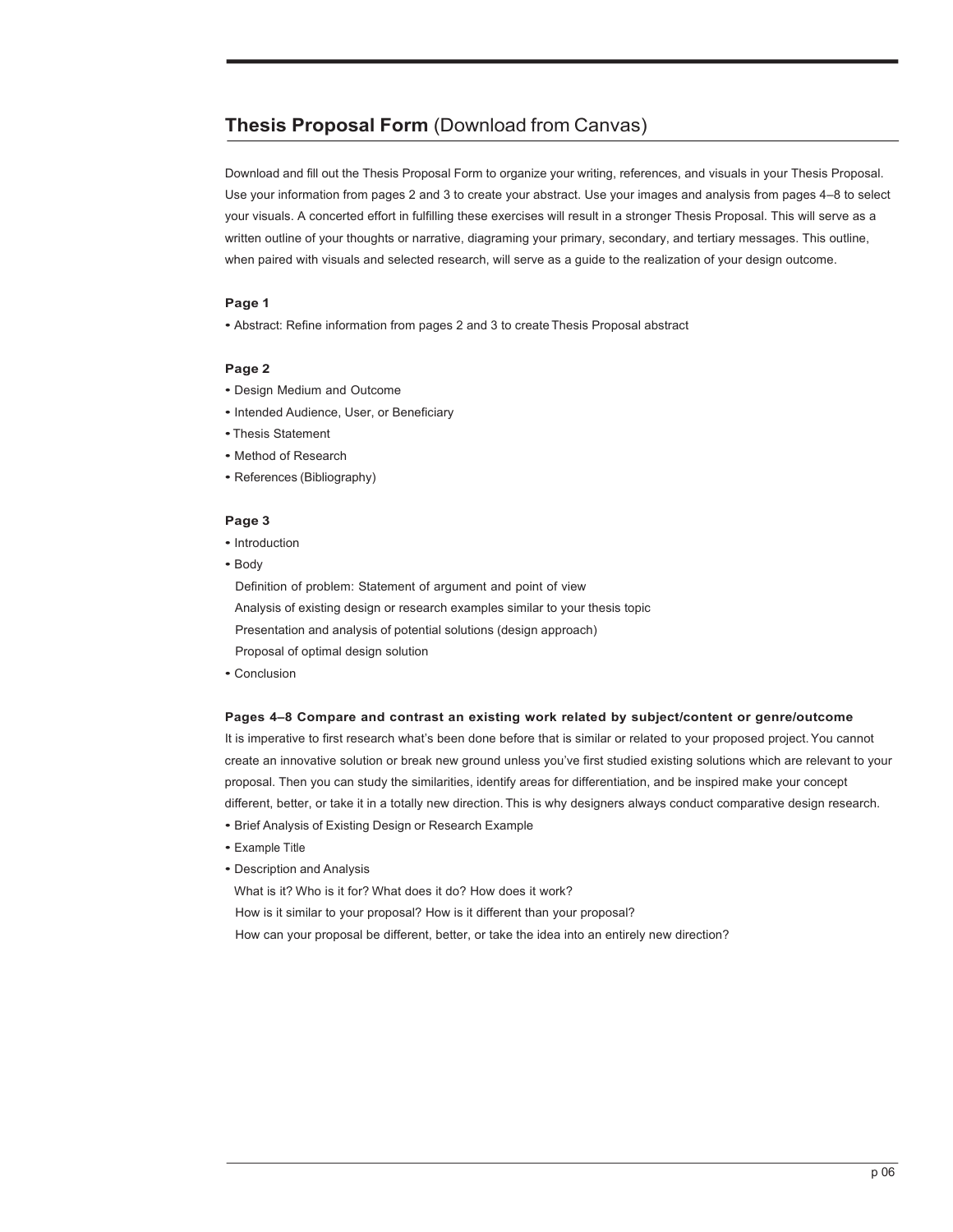# **Thesis Proposal Presentation**

#### **Project Description**

You are required to have your Thesis Proposal approved by the Thesis Review Committee during your Thesis Proposal Presentation, Fri 02/18/2022. The committee will carefully review your Thesis Proposal. Upon completion of your presentation, during the Q&A section, the members will discuss, vote, and convey their decision to your Thesis Director and to you. When necessary, the committee may grant a proposal approval on the condition that revisions be made. Make sure youpay attention and make these revisions as soon as possible. If you delay in submitting revisions, the committee may not have sufficient time to reconsider your proposal this semester and your progress towards graduation may be delayed.

#### **Grading Criteria**

#### **01 Problem solving: Intriguing topic, compelling title, and clear thesis statement**

Title provides focus, specificity, and context for topic. Thesis statement voices an opinion, justifies discussion, expresses clear idea, and is specific in scope.

#### **02 Formgiving: Well-conceived, well-written abstract and relevant questions**

Abstract summarizes research problems, objectives, audience, arguments, and conclusions. Research questions are focused, specific, researchable, feasible, complex, and relevant.

#### **03 Presentation: Evocative images, astute analysis, and relevant readings**

Images reflect works similar or influential to proposed project and establish visual context. Readings develop concept, perspective, and point of view.

#### **04 Process: Well-organized ideas and content; well-designed layout**

Thesis proposal is narrow, arguable, original, convincing, and meaningful. Layout creates compelling visual presentation with clear hierarchy and organization.

#### **Required Elements**

**Thesis Proposal** 11"h x 17"w folded to 8.5"w x 11"h .pdf articulating:

- Working title
- •Thesis statement (40–50 words)
- Working abstract (250–300 words)
- 3 research questions
- 3–5 images
- 3–5 readings
- List of your 3 advisors including their name, title, and organization
- Email members of your Thesis Advising Committee to keep them appraised of your progress

**Thesis Proposal Presentation** 4-minute Keynote slide presentation via Zoom articulating:

- Working title
- 3 research questions
- 3–5 images
- 3–5 readings
- Note: Carefully rehearse your presentation to insure you do not exceed 4-minute time limit.
- 2-minute Q & A section for committee input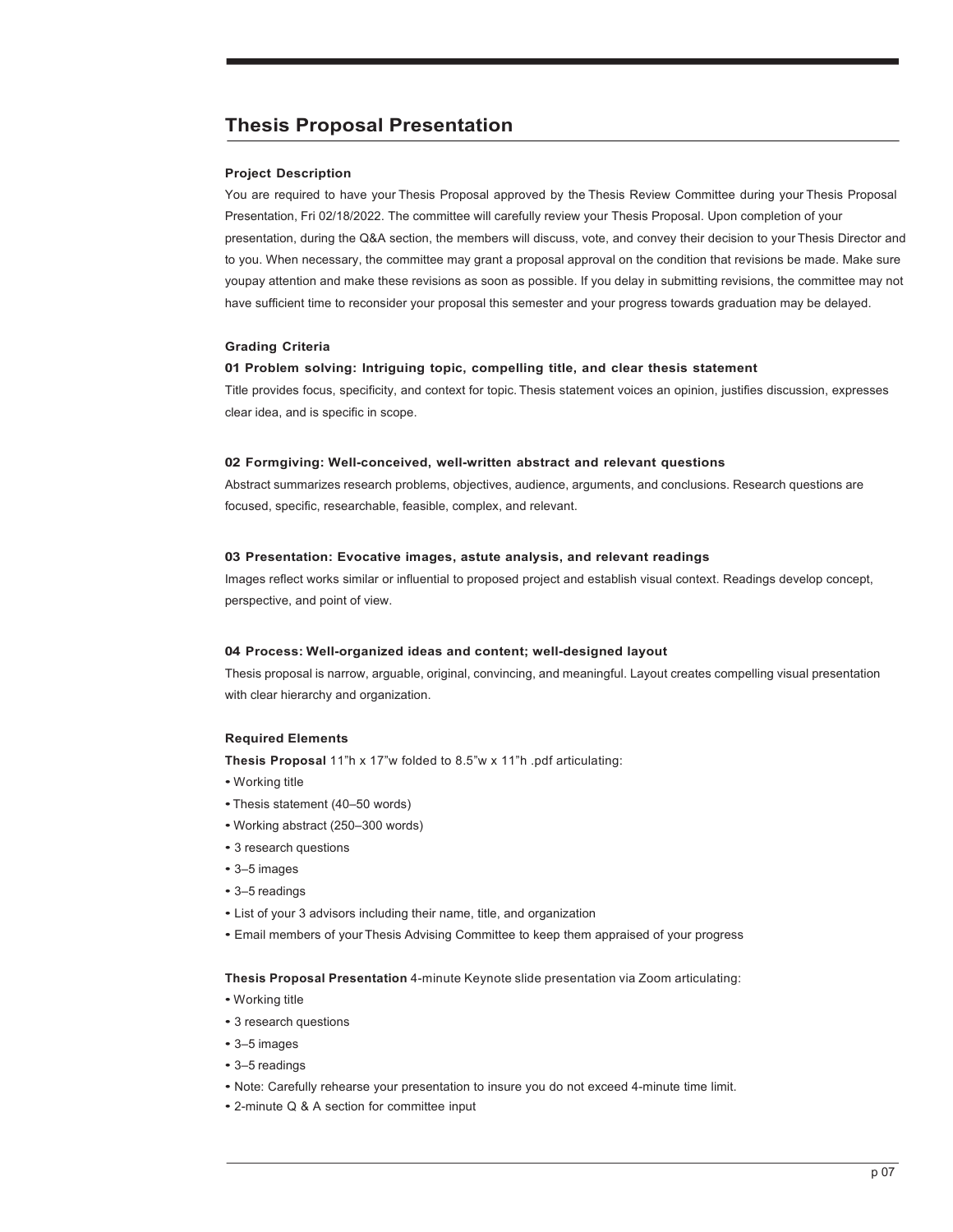# **Thesis Proposal Presentation**

# **Project Format**

• 11"h x 17"w pages, to be incorporated into your Thesis Proposal Presentation Keynote slides and Thesis Process Book.

• Utilize a grid and consistent brand vocabulary to develop a cohesive and consistent format for your presentation.

### **Review Schedule and Due Date**

WED 01/26 Due: Topic; discuss title, thesis statement, research questions / Course Intro / Thesis Proposal (Zoom) MON 01/31 Due: 1st draft of Thesis Proposal (abstract, images, readings, advisors) / small group session (Zoom) WED 02/02 Due: 2nd draft of Thesis Proposal progression / small group discussion (Zoom) MON 02/07 Due: 3rd draft of Thesis Proposal revisions / small group discussion (Zoom) WED 02/09 (Meet with Secondary and Tertiary advisors for input on Thesis Proposal and Design Research)

After meeting with your advisors, have them sign, date, and approve your Thesis Advising Committee Form MON 02/14 Due: Thesis Proposal revisions, discuss adviser feedback / class critique (In-person) WED 02/16 Due: Thesis Proposal Final Design uploading on the Drive; prepare for the Presentation (In-person) FRI 02/18 **Due: Thesis Proposal Presentation** via Zoom to full-time faculty; 1:00pm–4:40pm (Zoom)

- Submit as multiple-page .pdf and Keynote slide presentation pdf on Google Drive Class folder, please keep file size relatively small (under 50MB.)
- Filename: DsGD150\_ThesisProposal\_Lastname\_Firstname.pdf
- Filename: DsGD150\_ThesisProposal\_Lastname\_Firstname.key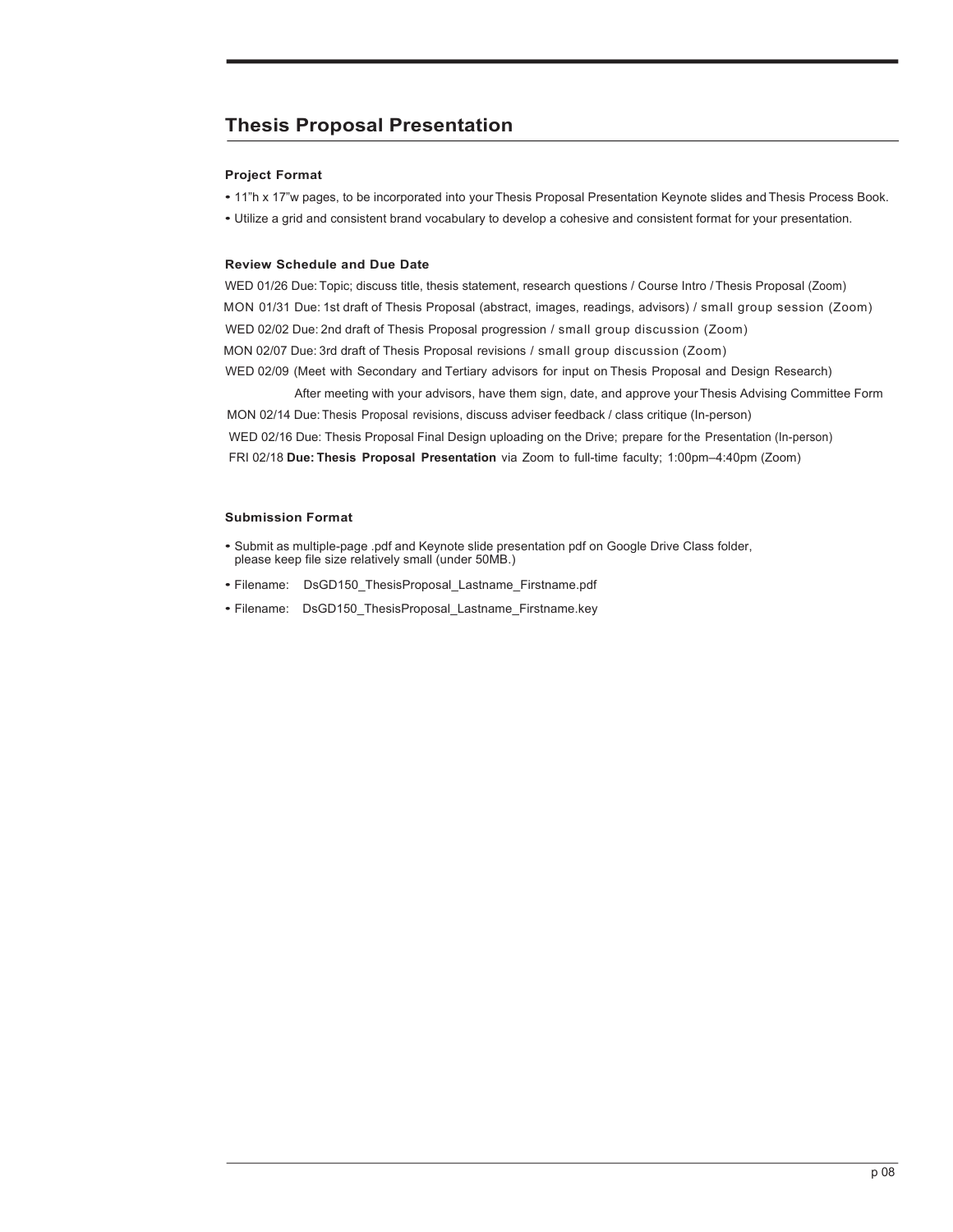# **Thesis Research**

#### **Project Description**

Produce a report of your research questions, objectives, methods, subjects, data, results and conclusions, in addition to a visual representation of your data. Let your topic drive your research method, and let your research drive your outcome. When possible, consult with an expert authority in your chosen topic. Develop a system for note-taking on your research, and footnote your sources. Maintain a level of cynicism to be critical of your sources. Avoid adopting a point of view without researching competing data, research, or opinions.

#### **Grading Criteria**

#### **01 Problem solving; Clear objectives and appropriate research methodology**

Research goals and objectives are clearly defined. Research methodology is appropriate based upon subjects to select and type of data to collect.

#### **02 Formgiving: Well-conceived and well-designed survey and questions**

Survey design and questions meet research goals and objectives. Survey design conveys what to study, what data to collect, and from what subjects.

#### **03 Presentation: In-depth research and display of comprehensive data**

Research combines primary and secondary sources, and provides qualitative and quantitative data. Research is in-depth and presented in visually compelling manner.

#### **04 Process: Thorough analysis of research and sound conclusion**

Analysis identifies similarities and differences; and trends, tendencies, and preferences. Conclusions inform, influence, and shape content or form of outcome.

#### **Required Elements**

**Thesis Research** 11"h x 17"w .pdf

- 01 Research Questions: Focused, specific, researchable, feasible, complex, and relevant.
- 02 Research Objectives: Goals for research. What you need to know, study, or investigate
- 03 Research Methods: Methodologies for questionnaire, survey, or experiment provided to subjects.
- 04 Research Subjects: Description and basis of selection as random, range, expert, stakeholder, demographic.
- 05 Research Results: Information or data. Information graphics or data visualization as a chart, graph, diagram, or map.
- 06 Research Conclusion: Key takeaways. Similarities or differences among responses or groups. General trends or tendencies. Opinions, answers, or comments that stood out from rest.
- 07 Research Outcome: How conclusions can inform, influence, or shape the content or form of design outcome.

#### **Project Format**

- 11"h x 17"w pages, to be incorporated into your Thesis Midterm Presentation Keynote slides and Thesis Process Book.
- Utilize a grid and consistent brand vocabulary to develop a cohesive and consistent format for your presentation.

#### **Review Schedule and Due Date**

MON 02/21 Due: Design Research Worksheet (questions, objectives, methods) / small group review (In-person) WED 02/23 Commence research / individual review / Design Outcome lecture + discussion (In-person) MON 02/28 Due: Progress Report / continue research / Thesis Process Book lecture (In-person) WED 03/02 Conclude research / convey initial findings / small group review (In-person) MON 03/07 **Due:Thesis Research** / class critique / compile Process Book research documentation (In-person)

- Submit as multiple-page .pdf on Canvas, please keep file size under 50MB
- Filename: DsGD150\_ThesisResearch\_Lastname\_Firstname.pdf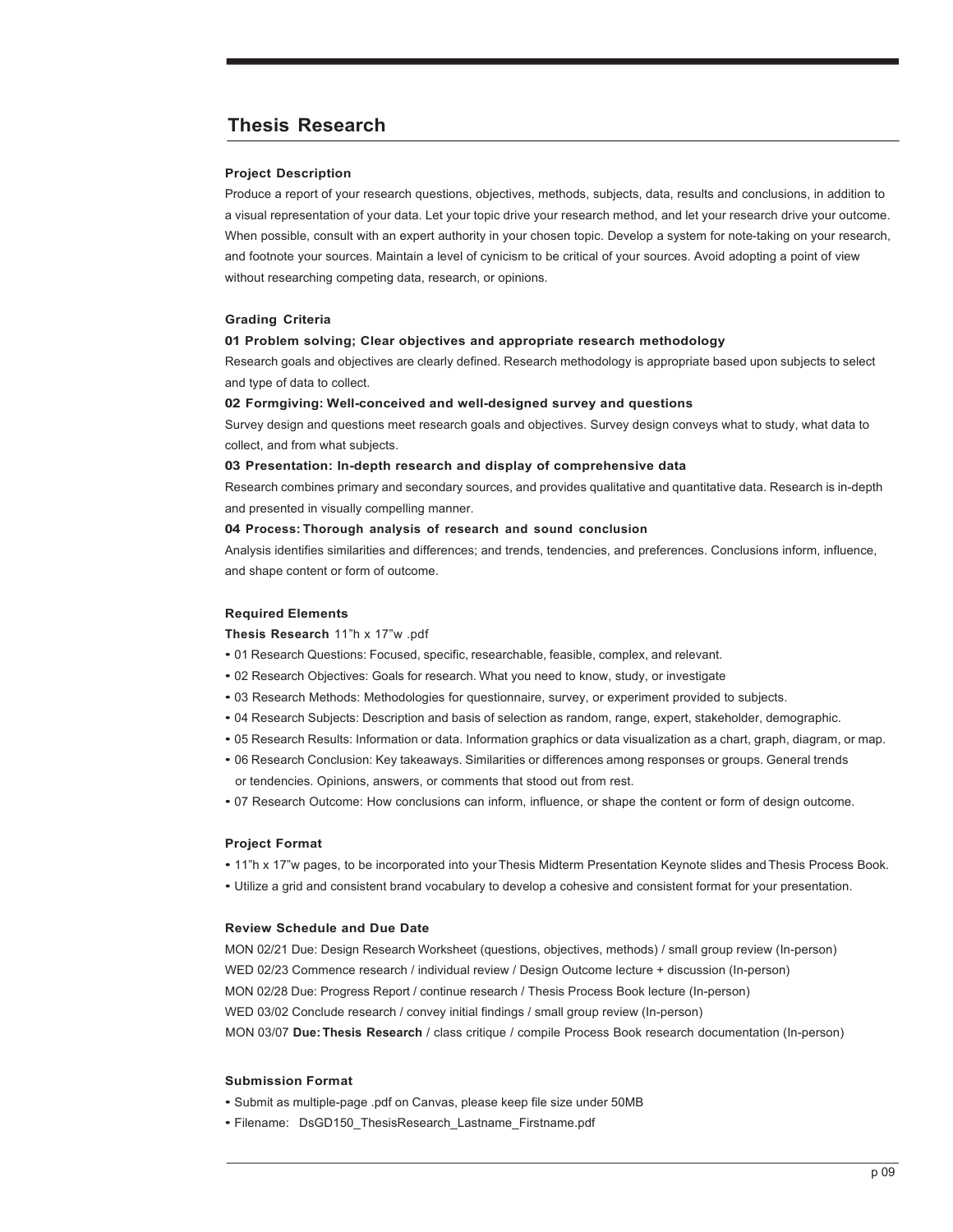# **Thesis Research Worksheet**

**01 Research Questions** List your focused, specific, researchable, feasible, complex, and relevant research questions.

**02 Research Objectives** Based upon your topic and research questions, what are your research goals and objectives?

**03 Research Methods** What is your research method and process: observation/user studies, surveys, interviews, focus groups, experiments, secondary data analysis/archival studies, or mixed methods? Is your data quantitative or qualitative? Is it acquired by aggregate, anecdotal, or scientific means? Why did you choose this research method? What advantages does it offer?

**04 Research Subjects** Who are your research subjects, and on what basis were they chosen? By random sampling, diverse range of users/background, experts in subject or power users, stakeholder viewpoints, or demographically by age, gender, race, location, occupation, income, education, interest, experience, religion, beliefs, values, product use, frequency of use, home environment, family life cycle, family size, use of free time?

**05 Research Results** What is the resulting data, information, or response from your research? Can you utilize your skills in information graphics and data visualization to create a meaningful chart, graph, diagram, or map of the data?

**06 Research Conclusion** What are the key takeaways from your research? Were there any similarities or differences among the responses? Were there any general trends, tendencies, or preferences that emerged? Were there any anomalies, or responses, comments, or opinions that stood out from the rest? If so, why? Did one group react differently than another? If so, why? Can any results be attributed to the questionnaire design, test conditions, or survey bias?

**07 Research Outcome** How can your research conclusions inform, influence, or shape the content or form of your design outcome? Can your research be your design outcome? Can you highlight an inspiring or illuminating quote from an interview? Can you present a stunning fact from your survey? Can you visualize the data in a compelling visual manner? Can your design outcome continue to capture additional comments, feedback, or experiences?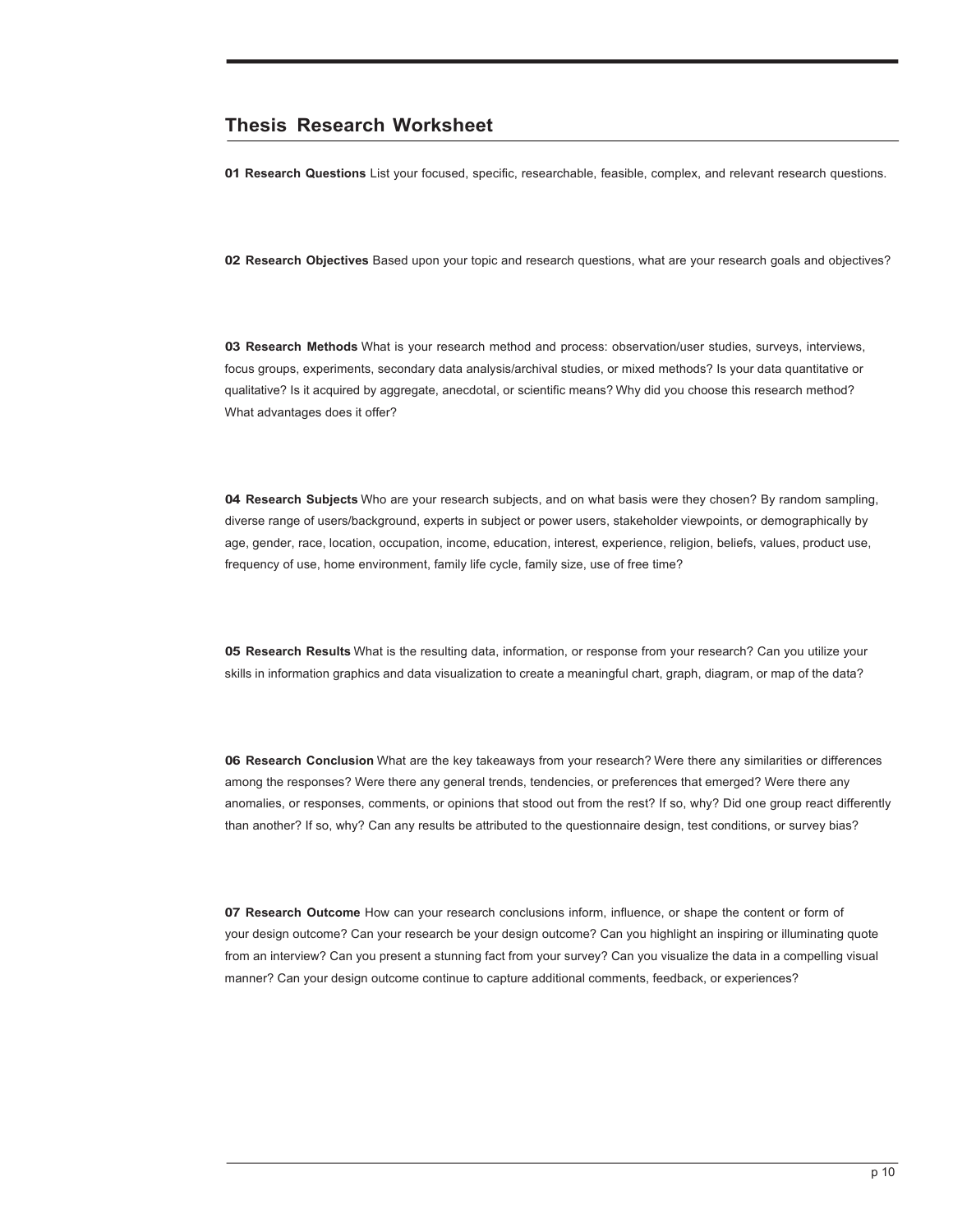# **Thesis Midterm Presentation**

#### **Project Description**

You are required to have your Thesis Midterm work approved by the Thesis Review Committee during your Thesis Midterm Presentation, Fri 03/18/2022. As with your prior progression report, the committee will carefully review your Thesis Midterm work. Upon completion of your presentation, during the Q & A section, the members will discuss, vote, and convey their decision to your Thesis Director and to you. When necessary, the committee may grant the thesis work approval onthe condition that revisions be made. As before, make these revisions as soon as possible. Any delay in the submission of revisions will delay the reconsideration of the committee, impede the development of your thesis, and jeopardize your progress towards graduation. You can expect your Thesis Midterm Review on Fri 03/18/2022 to be more difficult and challenging than your Thesis Proposal Review on Fri 02/18/2022, because you've had five weeks to work on your thesis since that review.There will still be time for you to resolve any serious issues before your semi-final submission on Fri 04/29/2022.

#### **Grading Criteria**

#### **01 Problem solving: Intelligent application of research to design development**

Research conclusions used to inform, influence, and shape content and form of both design development and outcome to resonate with audience.

#### **02 Formgiving: Extensive creative ideation and design experimentation**

Initial ideation and sketches demonstrate experimentation, exploration, and discovery. Sourcing and researching of range of conceptual frameworks.

#### **03 Presentation: Comprehensive design development and refinement**

Design development demonstrates consistent refinement of idea and aesthetic form. Effective communication of critical viewpoint through presentation.

#### **04 Process: Compelling conceptual framework for design outcome**

Design development creates conceptual structure to support compelling design outcome. Coherent strategy presented for further development of proposal.

#### **Required Elements**

**Thesis Midterm Presentation** 4-minute Keynote slide presentation via Zoom articulating:

- •Thesis title and subtitle if applicable
- Updated thesis statement (40–50 words)
- Updated abstract (250–300 words)
- Key research questions and summary of research findings
- Thesis Project: thorough run-through of prototype with appropriate process images, storyboard, flow chart, screens, floorplan, elevations, visuals, etc.
- •Thesis Process Book as work in progress
- Proposed timeline for remaining weeks of semester
- Note: Carefully rehearse your presentation to insure you do not exceed 4-minute time limit.
- 2-minute Q & A section for committee input

#### **Project Format**

- 11"h x 17"w pages, to be incorporated into your Thesis Midterm Presentation Keynote slides and Thesis Process Book.
- Utilize a grid and consistent brand vocabulary to develop a cohesive and consistent format for your presentation.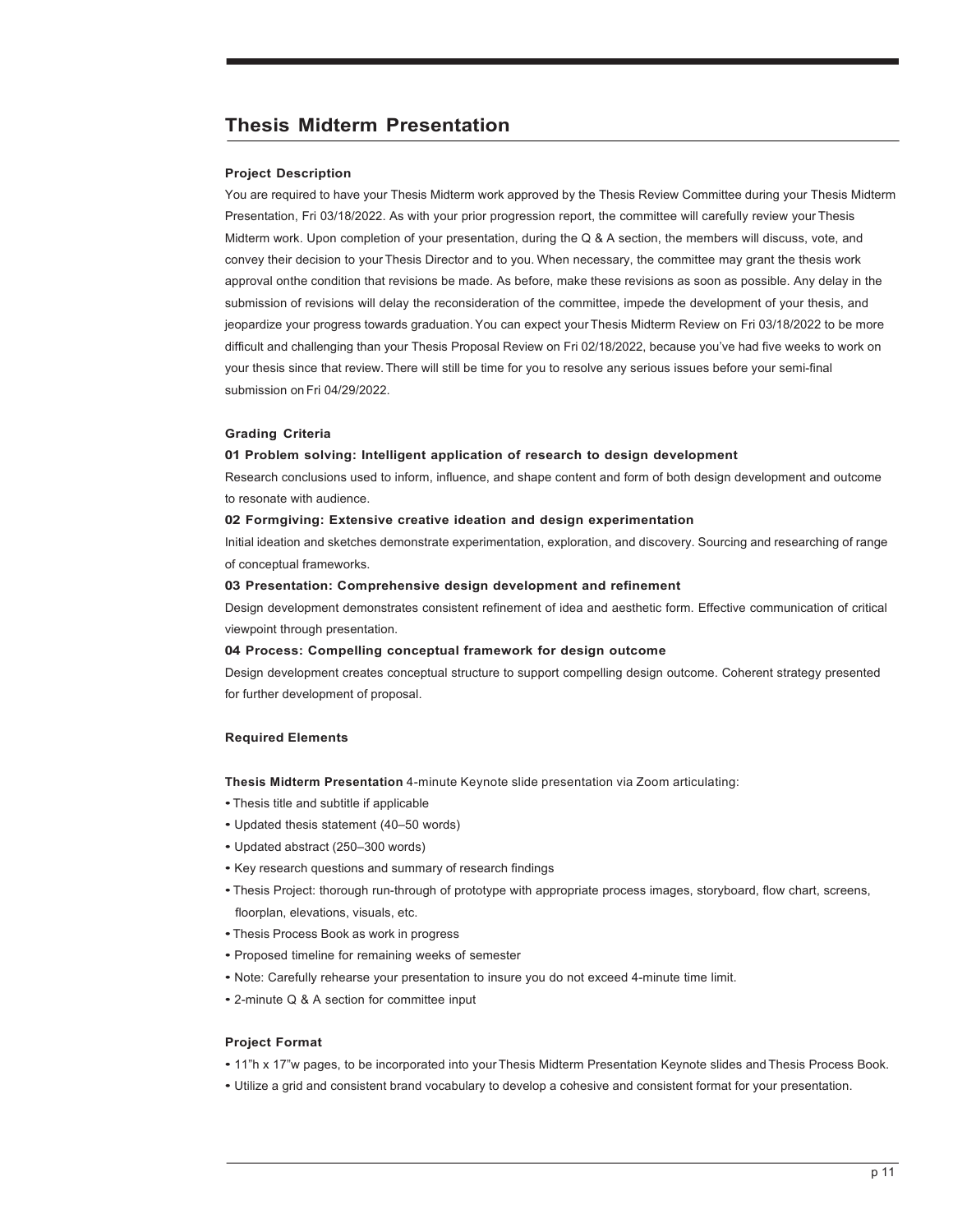# **Thesis Midterm Presentation** (cont.)

# **Review Schedule and Due Date**

MON 02/28 Apply research findings to design outcome / start Initial Sketches + Ideation / (In-person) WED 03/02 Due: Initial Sketches + Ideation / small group review (In-person) MON 03/07 Initial Sketch Revisions for Preliminary Design / small group review (In-person) WED 03/09 Due: Preliminary Design of 3 different design directions / class critique (Zoom) FRI 03/11 (Meet with Secondary and Tertiary advisors for input on Initial Sketches and Preliminary Design)

 After meeting with your advisors, have them sign, date, and approve your Thesis Advising Committee Form. MON 03/14 Design Refinement / small group review (Zoom) WED 03/16 Revisions for Design Refinement / prepare for Thesis Midterm Presentation / small group review (Zoom)

FRI 03/18 **Due: Thesis Midterm Presentation** via Zoom to full-time faculty, 1:00pm–5:00pm (Zoom)

MON 03/21 Work in progress (no class)

WED 03/23 **Internal review and discussion** after based on the 2<sup>nd</sup> review feedback / individual critique (Zoom)

MON 03/28 Spring break (no class)

WED 03/30 Spring break (no class)

- Submit as Keynote slide presentation as multiple-page .pdf on Google Drive Class folder, please keep file size relatively small (under 50MB.)
- Filename: DsGD150\_ThesisMidterm\_Lastname\_Firstname.pdf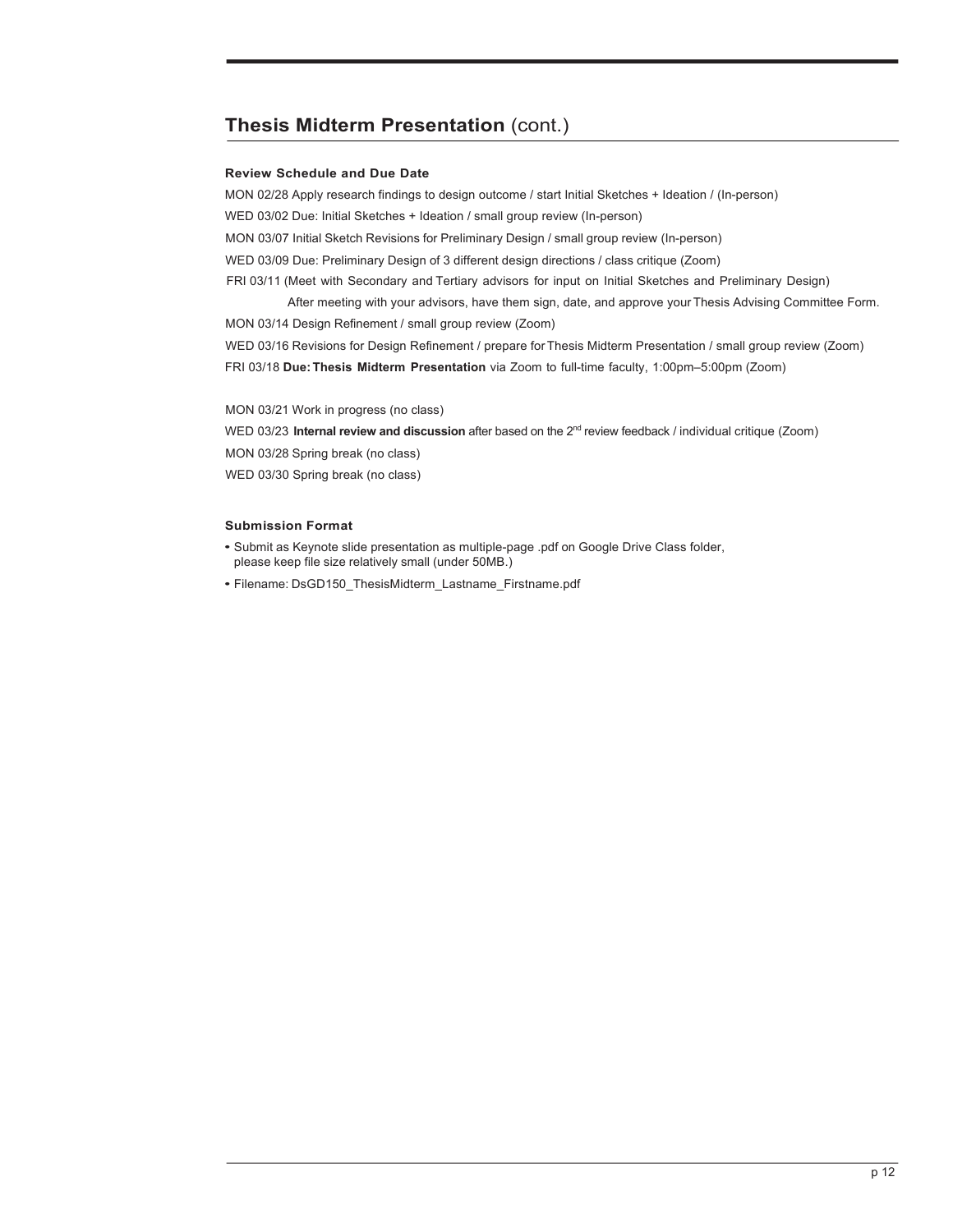# **Thesis Project**

#### **Grading Criteria**

#### **01 Problem solving: Analytical skills, sound reasoning, and critical thinking**

Wide range of research methods and integrated practical and critical research skills used to develop project within an interdisciplinary context.

#### **02 Formgiving: Imaginative, innovative, and creative design outcome**

Demonstration of compelling conceptual framework, and presentation of provisional outcomes through critically considered and speculative strategies.

#### **03 Presentation: Personal viewpoint and aesthetically adventuresome**

Development of coherent critical framework to produce, conceptualize, and interrogate contemporary design practices, including their own self-determined aims and objectives.

#### **04 Process: Overall excellence in design concept and execution**

Demonstration of conceptual depth and complexity to offer different layers of meaning and points of entry for audience. Innovative, meaningful, and memorable design solution.

#### **Required Elements**

#### **Thesis Project** 11"h x 17" .pdf, .mp4, or .gif

The actual outcome: print graphics (poster, brochure, catalog, publication, magazine); typography (alphabet, language) photography; video; film; animation; information design (chart, graph, diagram, map), data visualization; UX and UI design (website, mobile app, service technology); interaction design (interactive installation, online game, virtual reality, augmented reality, mixed reality); package design; game design; toy design; product design; 3D graphics; book design; branding; event design; environmental graphic design (signage, kiosk, exhibition, installation); social media campaign; a new technology, experiment, or experience.

### **Project Format**

- 11"h x 17"w pages, to be incorporated into your Thesis Final Presentation Keynote and Thesis Process Book.
- Utilize a grid and consistent brand vocabulary to develop a cohesive and consistent format for your presentation.
- Depending upon design outcome: .pdf, .mp4, or .gif

#### **Review Schedule and Due Date**

MON 04/04 Due: Design Refinement / small group review (Zoom) WED 04/06 Design Refinement revisions / small group review (In-person)

MON 04/11 Due: Semi-final Design / class critique (In-person)

WED 04/13 Schedule production: materials, fabrication, manufacturing, coding / small group review (In-person)

MON 04/18 Design Refinement revisions / small group review (In-person)

WED 04/20 (Meet with Secondary and Tertiary advisors for input on Design Refinement and Final Design)

After meeting with your advisors, have them sign, date, and approve your Thesis Advising Committee Form. MON 04/25 Due: Semi-final design revisions, discuss adviser feedback / small group review (In-person) WED 04/27 Due: Semi-final Design revisions / prepare for Thesis Midterm Presentation (In-person) FRI 04/29 **Due: Thesis Midterm Presentation** via Zoom to full-time faculty, 1:00pm–5:00pm (Zoom) MON 05/02 **Internal individual review and discussion** after based on the 2nd review (presentation) feedback (In-person)

- Submit as .pdf, .mp4, or .gif on Google Drive Class folder, please keep file size relatively small (under 50MB.)
- Filename: DsGD150\_ThesisProject\_Lastname\_Firstname.pdf (or .mp4 or .gif)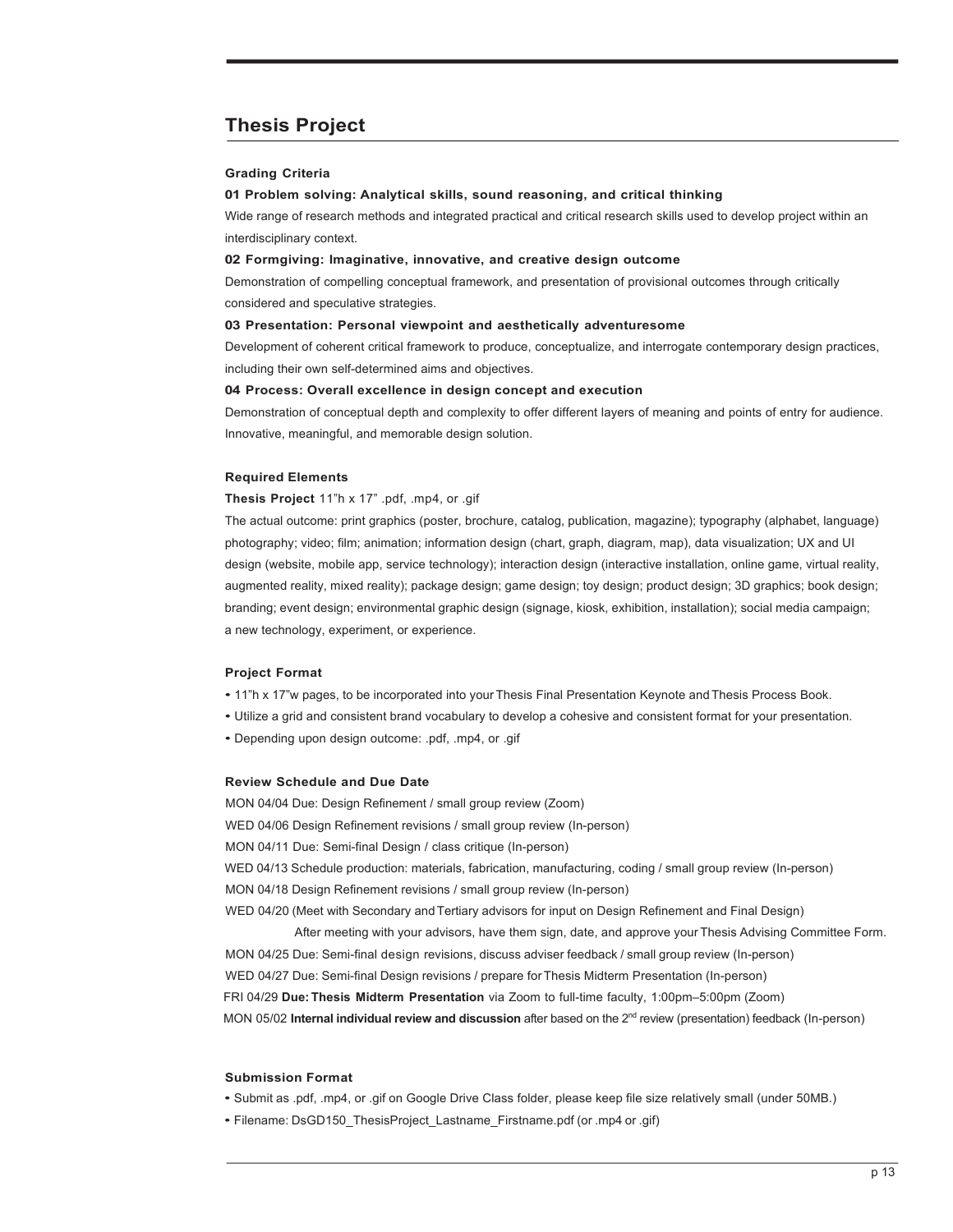# **Thesis Process Book**

#### **Project Description**

The Thesis Process Book is a printed and bound documentation of your thinking, research, and design process. It should not only reflect a step-by-step reporting of your process, but critically examine what you did and why, review and document your ideation and the breadth of directions explored, critically evaluate experiments and end results, and finally, speculate on what could improve these results. It should include your writing, sketches, in-process photos, alternatives explored, failures, and successes, etc. It can describe the criticism you received, relational views, and insights gained.

#### **Establishing Context**

The BFA degree requires verbal and written evidence of both intelligent and creative decision-making, and an awareness of the historical context and/or contemporary relevance of the work. In its final iteration, the process book should be thoughtfully designed, well-crafted, and legible to a reader. If your design outcome is something temporal (e.g., an event, installation, or performance) your process book will be the only lasting physical manifestation of your Thesis Project, and will have an even more significant role in documenting your work.

#### **Format Options**

The definition of "book" is open—but must serve as an appropriate container to fully document the work and writing you have done in support of your thesis investigation. Progress on this document should be steady and strategically planned to allow for the highest level of craft. Your Thesis Process Book should clearly state the form (medium/format) of your thesis project, as well as the main ideas you've explored. Your process book need not be lengthy, but be clear, cohesive, and complete. The process book will serve as an archive of the project you have completed, and should compliment the extensive analysis outlined in your proposal. Prior to your Thesis Final Presentation, the faculty Thesis Review Committee will have reviewed your Thesis Process Book as a guideline to understanding and interpreting your project.

#### **Copyright and Plagiarism**

Once you submit your Thesis Project and Thesis Process Book, they become available through specific databases including your portfolio site and public domains. If you reference a historically-related design topic, the appropriate citations are necessary. Use your common sense to prevent any plagiarism or copyright issues.

#### **Proofreading**

All written materials should be in clear, concise English and free of errors in spelling, punctuation, and grammar. As everyone makes mistakes, make sure to proofread—and proofread again. Faculty reviewers have been known to reject a thesis on the basis of typos and grammatical mistakes.

#### **Project Criteria**

- Compelling presentation of cover, title, table of contents, abstract including thesis statement, research problems and objectives, methods, key results, and conclusions?
- High-level demonstration of research methodology and in-depth analysis based upon innovative and critical thinking?
- Clear documentation of design process, initial sketches, ideation, preliminary design, design refinement?
- Compelling presentation of design outcome, use and impact?

#### **Conclusion**

What did you learn? How do your findings relate to your conceptual framework? Discuss the strengths, weaknesses, and limitations of your work. Why is your work important? What is your message to your audience—and to the world? What are the implications for future scholarship/research and practitioners? What are the recommendations for changes in theoretical constructs in the profession? Can your work be extended to other applications or become a platform for change?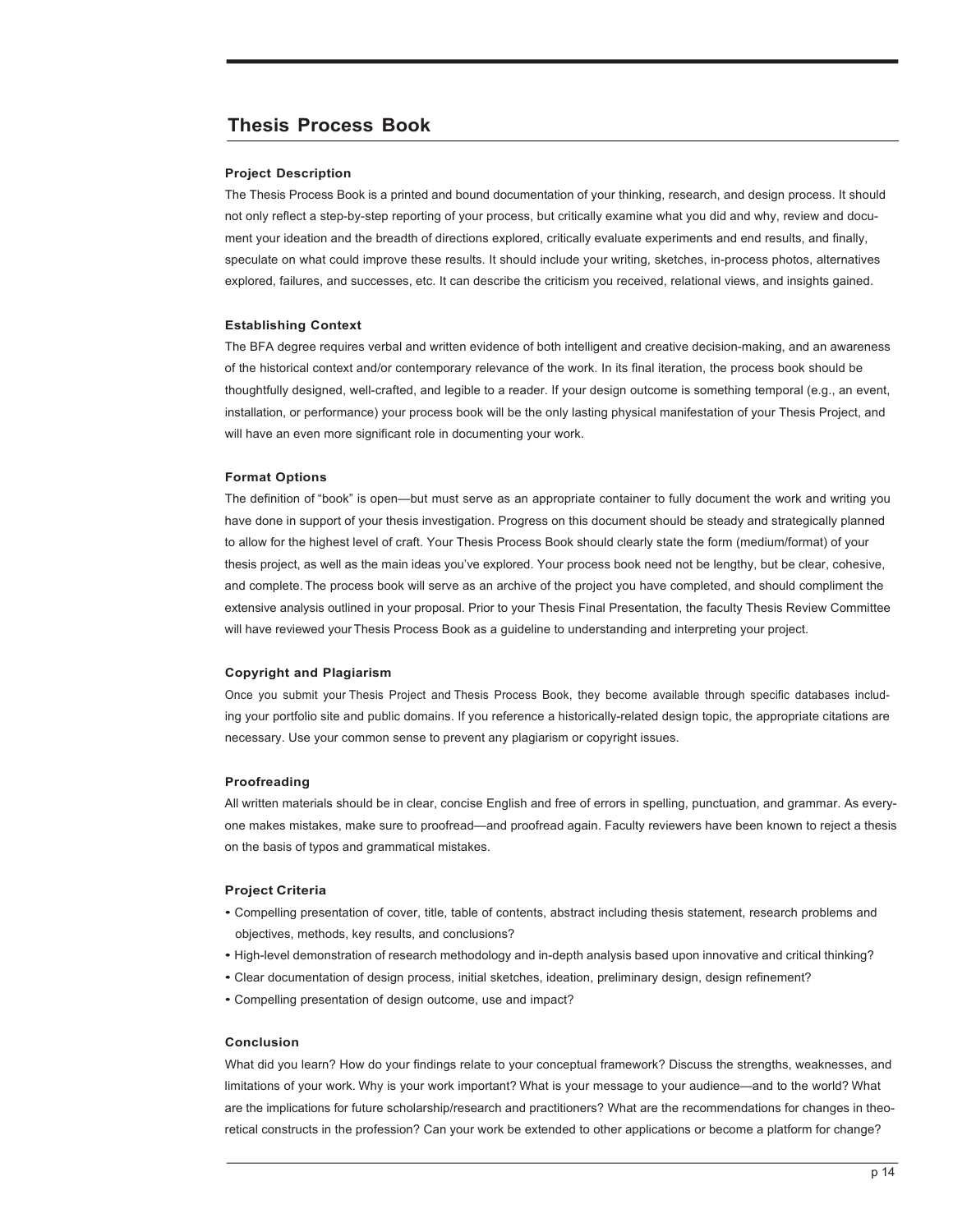# **Thesis Process Book** (cont.)

#### **Grading Criteria**

#### **01 Problem solving: Effective storytelling and creation of thesis narrative**

Presentation of high-level research methodology and in-depth analysis based upon innovative and critical thinking. Logical, rational, and defensible design decisions.

#### **02 Formgiving: Comprehensive documentation of process and stages**

Clear, cohesive, and complete documentation of research, analysis, and conclusions; and initial ideation, sketches,

preliminary design, design refinement, and final design.

### **03 Presentation: Compelling presentation of design outcome and impact**

Presentation of verbal and written evidence of intelligent and creative decision-making, and awareness of historical context and/or contemporary relevance of work.

#### **04 Process: Well-organized content and well-designed layout**

Writing is clear and concise, and copy edited for spelling, punctuation, and grammar. Layout creates compelling visual presentation, with clear hierarchy and organization.

### **Required Elements**

**Thesis Process Book** 11"h x 17"w .pdf

- Cover with your thesis title and your name
- •Table of contents
- Dedication (Optional)
- Epigraph (Optional) a short quotation or saying at the beginning of a book or chapter, intended to suggest its theme; can be quite effective in setting the stage for your presentation.)
- •Thesis abstract
- Research and writing prompts (Locating Thesis Range; People, Places, Things; manifesto; and annotated bibliography), research (survey interviews, survey questions)
- Body of thesis: thorough documentation of your process and project, both verbally and visually
- Design development stages: initial sketches + ideation, preliminary design, design refinement, and final design; process photos with image captions
- Finished documentation photos with image captions
- Glossary: Include terms within the presentation that are either newly introduced, uncommon, or specialized.
- Footnotes/endnotes and bibliography
- Conclusion
- Acknowledgements
- Colophon

#### **Project Format**

- 11"h x 17"w pages, to be incorporated into your Thesis Final Presentation Keynote slides and Thesis Process Book.
- Utilize a grid and consistent brand vocabulary to develop a cohesive and consistent format for your presentation.

#### **Production**

Your Thesis Process Book remain a multi-page .pdf. Under normal conditions, it would be a printed, bound book with the following specifications: 11"h x 13"w inches via blurb.com, 48 pages, image wrap hardcover, Mohawk Superfine Eggshell uncoated #100 text stock.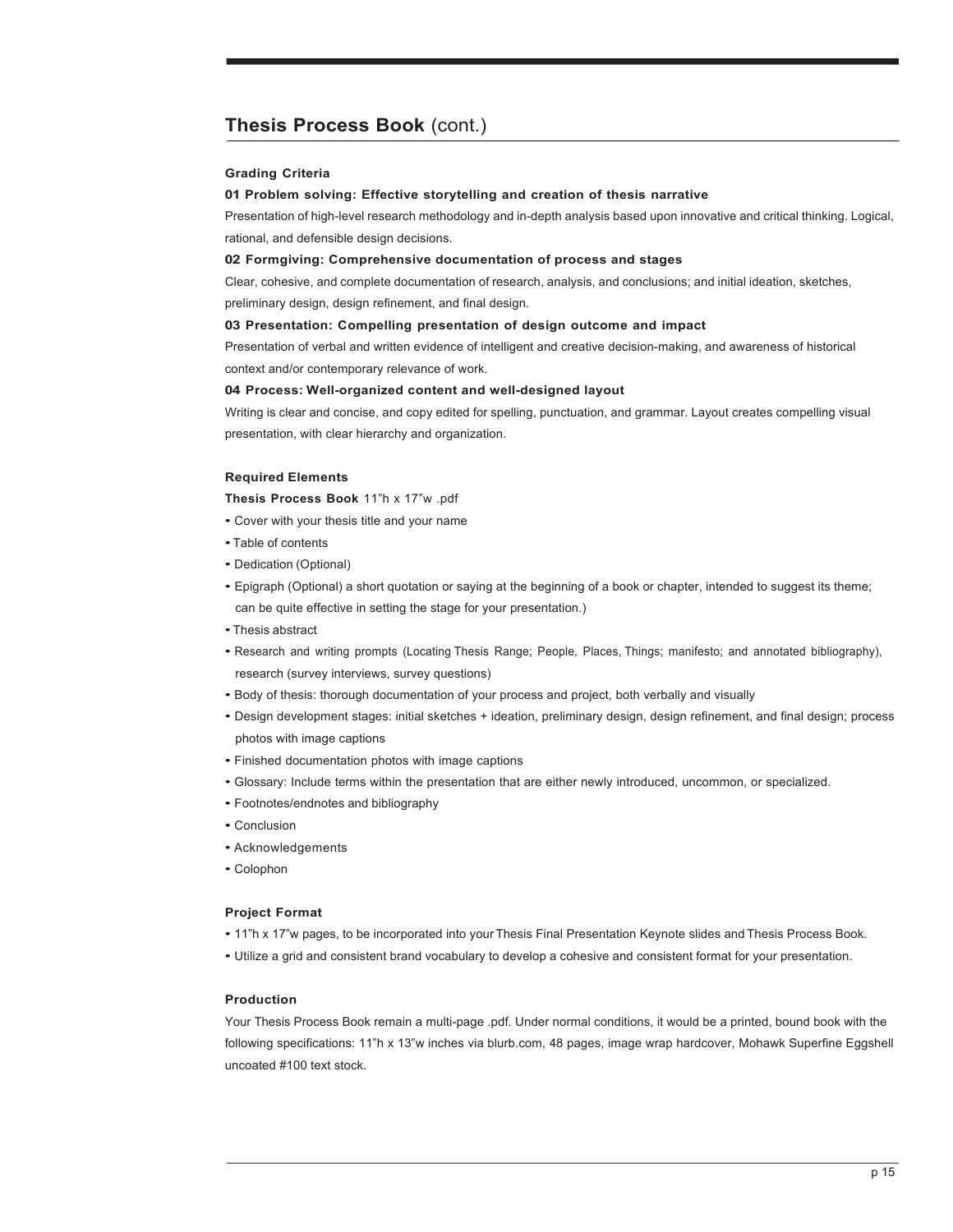# **Thesis Process Book** (cont.)

# **Review Schedule and Due Date**

WED 05/04 Compile Process Book / small group review (In-person) MON 05/09 Test uploading 'Thesis project file' on the Senior Show website (Zoom) WED 05/11 Final revision and class critique (Zoom) WED 05/16 **Due:Thesis Process Book** / Upload Process Book PDF for Senior Show site (Zoom)

- Submit as multiple-page.pdf on Google Drive Class folder, please keep file size relatively small (under 50MB.)
- Filename: DsGD150\_ThesisProcessBook\_Lastname\_Firstname.pdf